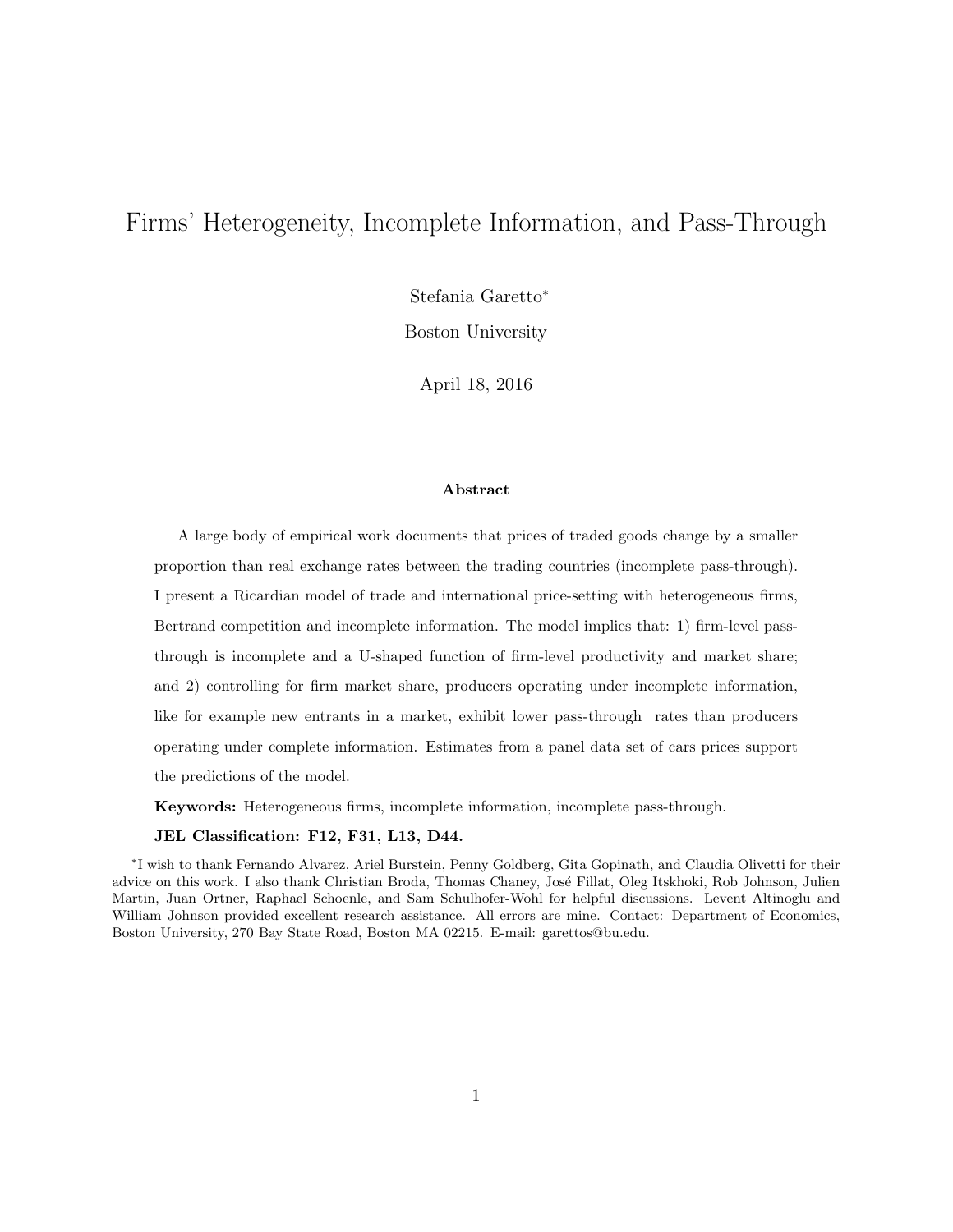## 1 Introduction

A large body of empirical work documents the fact that prices of traded goods typically change by a smaller proportion than the real exchange rates between the trading countries (incomplete pass-through). This fact has received a lot of attention in the literature, and there is a recent and growing body of work on how the extent of pass-through varies across firms. This paper contributes to the literature by proposing a novel channel driving incomplete pass-through at the firm level and by testing its implications empirically. The key new ingredient is the lack of information about competitors in a market.

I present a simple model of trade and international price-setting where firms are heterogeneous and the market for each good has the characteristics of an international oligopoly with imperfect information. National markets are segmented, and firms set their prices by taking into account the optimal responses of their domestic and foreign competitors, whose exact cost structure is unobservable. I show that for a wide range of parameterizations, firms' strategic behavior generates residual demands with an elasticity that is increasing in the price charged, and hence incomplete pass-through of cost changes into prices. The optimal price adjustments following changes in marginal cost depend on a firm's relative productivity in the destination market compared to the average (or expected) productivity of its competitors: as a result, pass-through is a U-shaped function of firm's productivity. The intuition behind this result is as follows: the most productive firms (who also tend to be the largest in the model) don't fear external competition, and – with a probability approaching one – are the lowest price sellers, hence their pricing decisions are not characterized by any strategic consideration. Similarly, the smallest, least productive firms have tiny mark-ups, hence no room for absorbing cost increases through mark-up reductions, and pass most of their cost changes into changes in prices. Conversely, firms lying in the middle of the productivity distribution take into consideration their competitors' optimal responses, and – following a cost shock – increase prices only partially and shrink their mark-ups to avoid losing market share in favor of their competitors.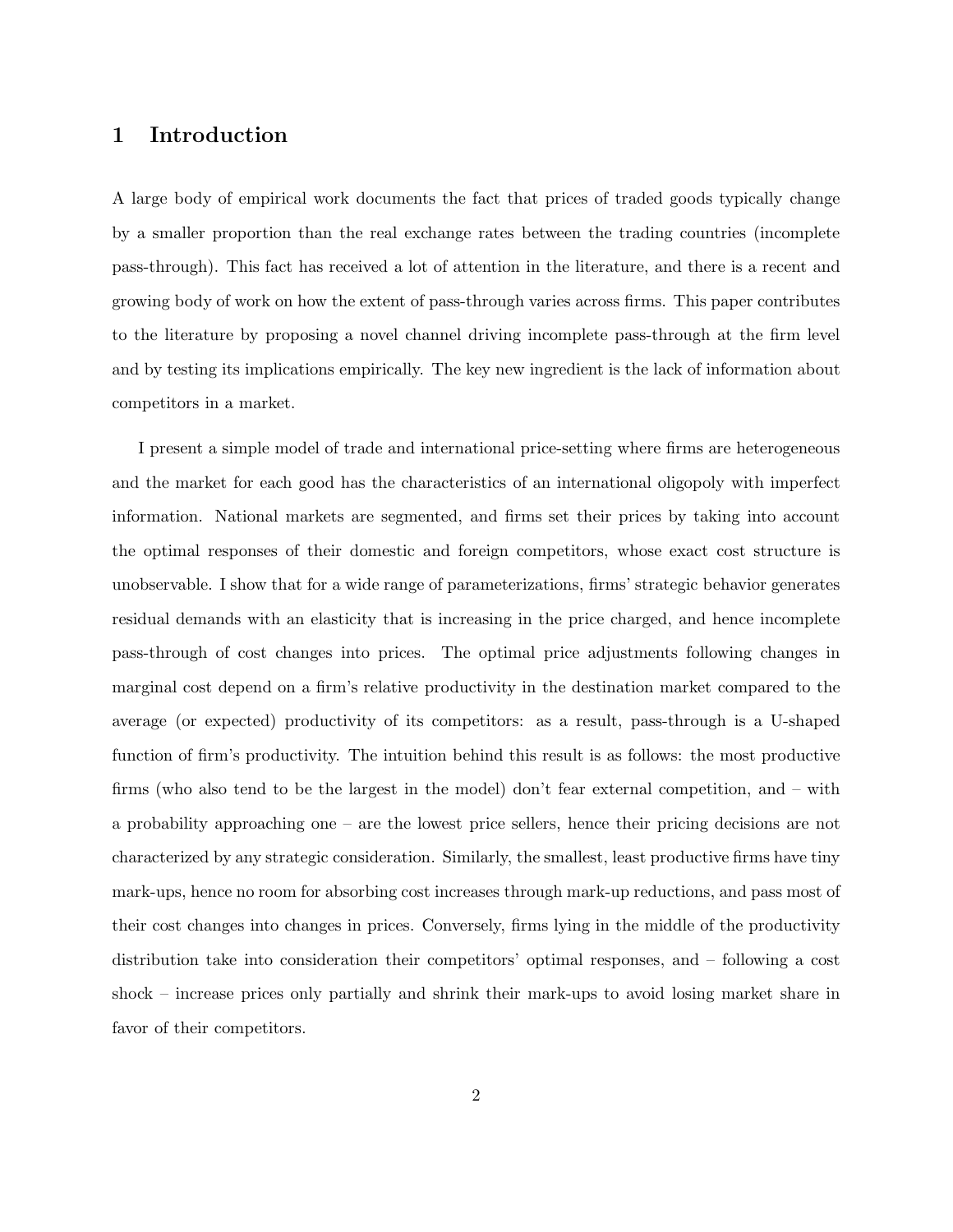In order to study the dependence of pass-through on producers' information sets, I extend the model to incorporate cross-sectional heterogeneity in information and consider an environment where both informed and uninformed producers coexist. I assume that an uninformed producer has incomplete information, *i.e.*, he does not observe the unit costs of any of his competitors, and that all other competitors cannot observe its unit cost. Consistently, I assume that an informed producer has complete information about other informed producers, but incomplete information about uninformed producers. These informational assumptions are equivalent to the ones in Che and Kim (2004), who study first-price auctions with two groups of bidders with different information sets.<sup>1</sup> Under the key assumption that the first and second lowest cost sellers of each good are from the same country, I show that, in the model with cross-sectional heterogeneity in information, uninformed producers exhibit lower pass-through than informed producers.

How to bring to the data a prediction about the extent of information available to producers? When firms enter a market with a new product, it is reasonable to think that the amount of information they have about their competitors is limited.<sup>2</sup> Hence I interpret the prediction of the model as saying that new entrants should pass-through a lower portion of their marginal cost changes into prices compared to incumbent competitors. Notice that this prediction is purely driven by the effect of information on prices, and holds keeping everything else equal, including firm size.

While the prediction of the model relating pass-through and productivity can be generated also by alternative models, the second prediction, related to information, is novel of my framework. Other settings may generate different pass-through rates among new entrants and incumbents, driven by their relative sizes. Models where the pricing functions are linear affine functions of marginal costs, like Melitz and Ottaviano (2008) or the distribution costs model used in Berman et al. (2012), for example, predict that new entrants, which are on average smaller firms than

<sup>&</sup>lt;sup>1</sup>Che and Kim (2004) study the efficiency properties of the described auction and compare them with the ones of a second-price auction. My analysis is concerned with characterizing the properties of the equilibrium in terms of pass-through rates in an international application of their environment.

<sup>&</sup>lt;sup>2</sup>In this spirit, when discussing the applications of their framework, Che and Kim (2004) notice that "...it is presumably easier for a bidder to estimate the preferences and technological abilities of the old firms than those of the new ones".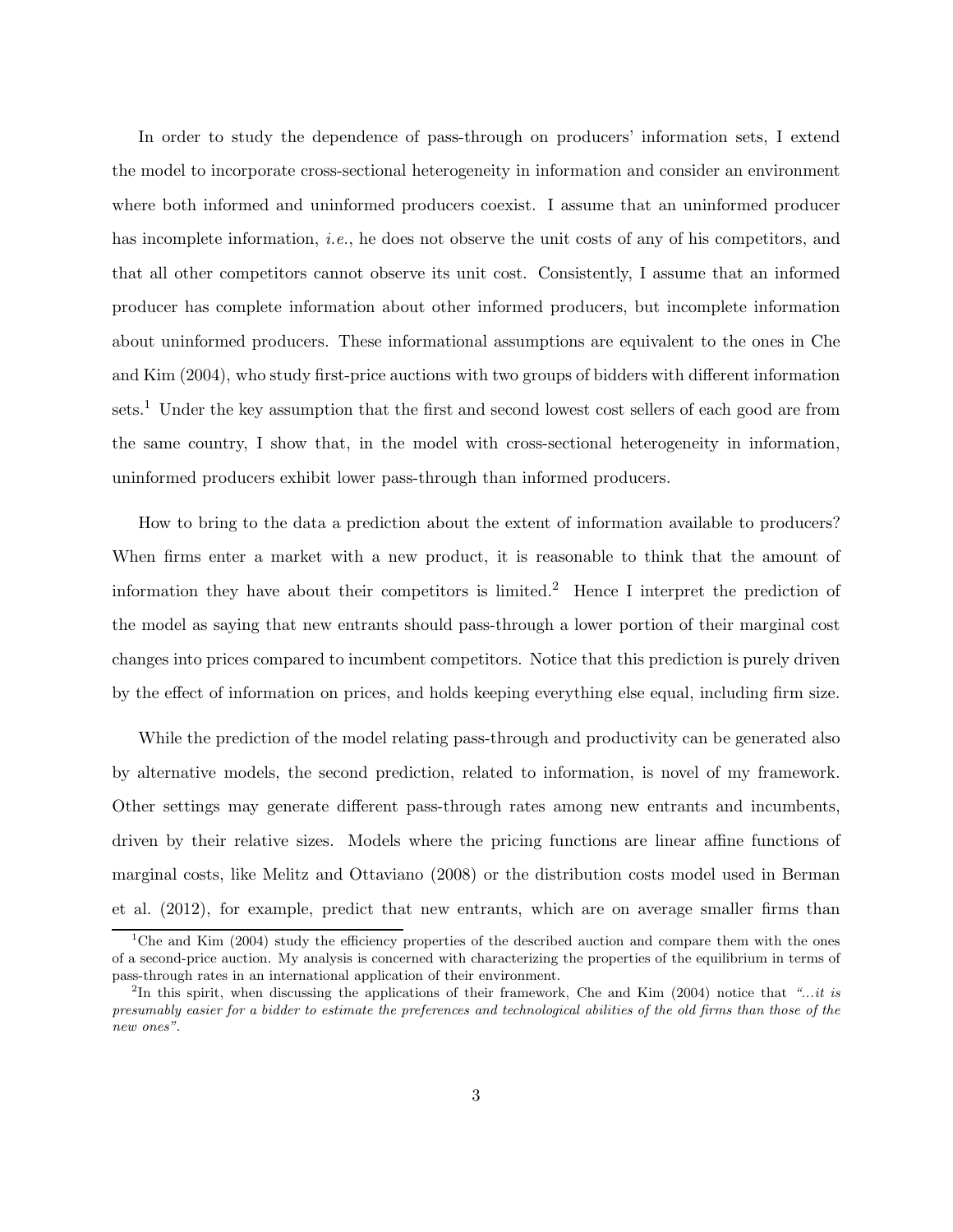incumbents, should exhibit higher pass-through. Conversely, in my model differences in passthrough among incumbents and new entrants are driven by differences in the information sets of the players, hence hold also controlling for firm size.

I test the predictions of the model using a panel data set of car prices in five European markets.<sup>3</sup> The estimates consistently confirm the model's qualitative prediction linking the extent of passthrough and productivity, proxied by firm market share. This empirical relationship is statistically significant and robust to the inclusion of a very restrictive set of controls, but the differences in the pass-through rates across firms of different size are rather small. Moreover, the empirical analysis reveals a robust relationship between the extent of pass-through and the amount of information about competition in a market, proxied by the time since the introduction of a new product. New entrants, defined as firms that recently introduced a new product in a market, systematically exhibit lower pass-through than incumbents in the data, also controlling for firm size. To my knowledge, there is no other paper studying the relationship between pass-through and the extent of information about competition in a market, or examining possible differences in firm-level pass-through between new entrants and incumbents.

It is instructive to put the predictions of the model into the context of the literature. Incomplete pass-through in the data may arise from many different margins: mark-up variability, distribution margins, imported intermediate inputs, and non-constant returns to scale.<sup>4</sup> Burstein and Gopinath (2014) provide a unified treatment of models generating incomplete pass-through via these various channels. The model presented in this paper focuses on variable mark-ups and abstracts from other channels.

Theoretical research on incomplete pass-through has achieved the result of mark-up variability through two main channels: exogenous price stickiness,<sup>5</sup> or imperfect competition with non-constant

<sup>&</sup>lt;sup>3</sup>I use the data collected by Penny Goldberg and Frank Verboven, described in Goldberg and Verboven (2001).

<sup>4</sup> Several papers have shown the empirical importance of distribution margins: see Burstein et al. (2003), Burstein et al. (2005), and Campa and Goldberg (2006) among others. Nakamura and Zerom (2010) use micro-level data on the coffee industry to decompose price adjustments into the different components.

<sup>&</sup>lt;sup>5</sup>Gopinath and Rigobon (2008) document the low frequency and small size of price adjustments. In this paper prices are fully flexible, hence the results on incomplete pass-through should be interpreted as long-run results, and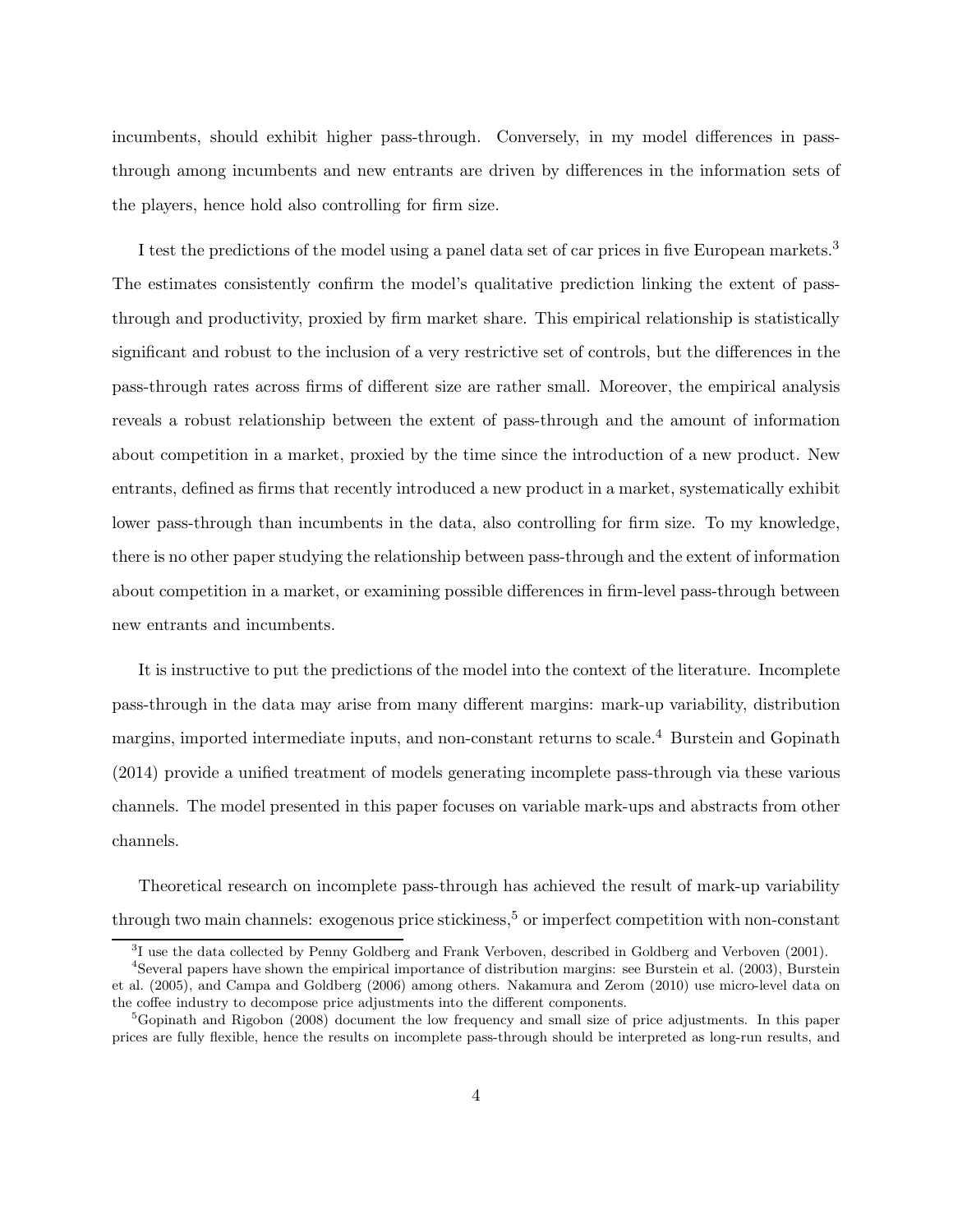elasticity of demand. The latter generates incomplete pass-through because changes in prices determine changes in the elasticity of demand: firms may find optimal to adjust prices only partially in order not to lose market share in favor of their competitors. Variable elasticity of demand may be obtained by appropriate choices of preferences (like in Melitz and Ottaviano 2008 and in Gust et al. 2010) or by specific assumptions on the nature of imperfect competition, as illustrated in Dornbusch (1987) and more recently implemented by Atkeson and Burstein (2007, 2008). This paper contributes to this last strand of the literature. On the demand side, I assume that consumers have CES preferences over a given set of goods, and that they can acquire each good from domestic or foreign producers. The existence of an outside option (in this case, switching to another producer) generates a residual demand with non-constant elasticity. On the supply side, I assume that firms cannot observe their competitors' costs, and set optimal prices based on their expectations about the prices charged by their competitors. Given that costs are unobservable, optimal prices depend on the probability that buyers switch to another supplier.

Models featuring incomplete pass-through at the firm level differ in terms of their implications for how the extent of pass-through varies across firms. On one side, models with additive distribution costs (like Berman et al. 2012 and Chatterjee et al. 2013) imply that prices are linear affine functions of marginal costs, mark-ups are higher and pass-through is lower for larger and more productive firms.<sup>6</sup> On the other side, there is a large class of models featuring some form of imperfect competition coupled with non-linear demand systems and strategic interactions in price setting.<sup>7</sup> Particularly, models with Bertrand competition and incomplete information (like Fisher 1989 and this paper) and models with Cournot competition, product differentiation, and a nested CES system (like Atkeson and Burstein 2008, Amiti et al. 2014, and Auer and Schoenle 2015) imply that prices are concave functions of marginal costs, mark-ups are higher for larger and more

not as the product of short term frictions.

<sup>&</sup>lt;sup>6</sup>In these models, pass-through incompleteness arises from the interaction of fixed costs and firm size, and there is no role for firms' strategic decisions. Models with imperfect competition and linear demand systems, like the one in Melitz and Ottaviano (2008), share the same predictions.

<sup>7</sup>Dornbusch (1987) reviews this class of models and concludes that the exact shape of the pass-through function depends on the precise choice of market structure that one considers. Yang (1997) illustrates the implications of a special case of the models described in Dornbusch (1987) for the relationship linking pass-through and market shares.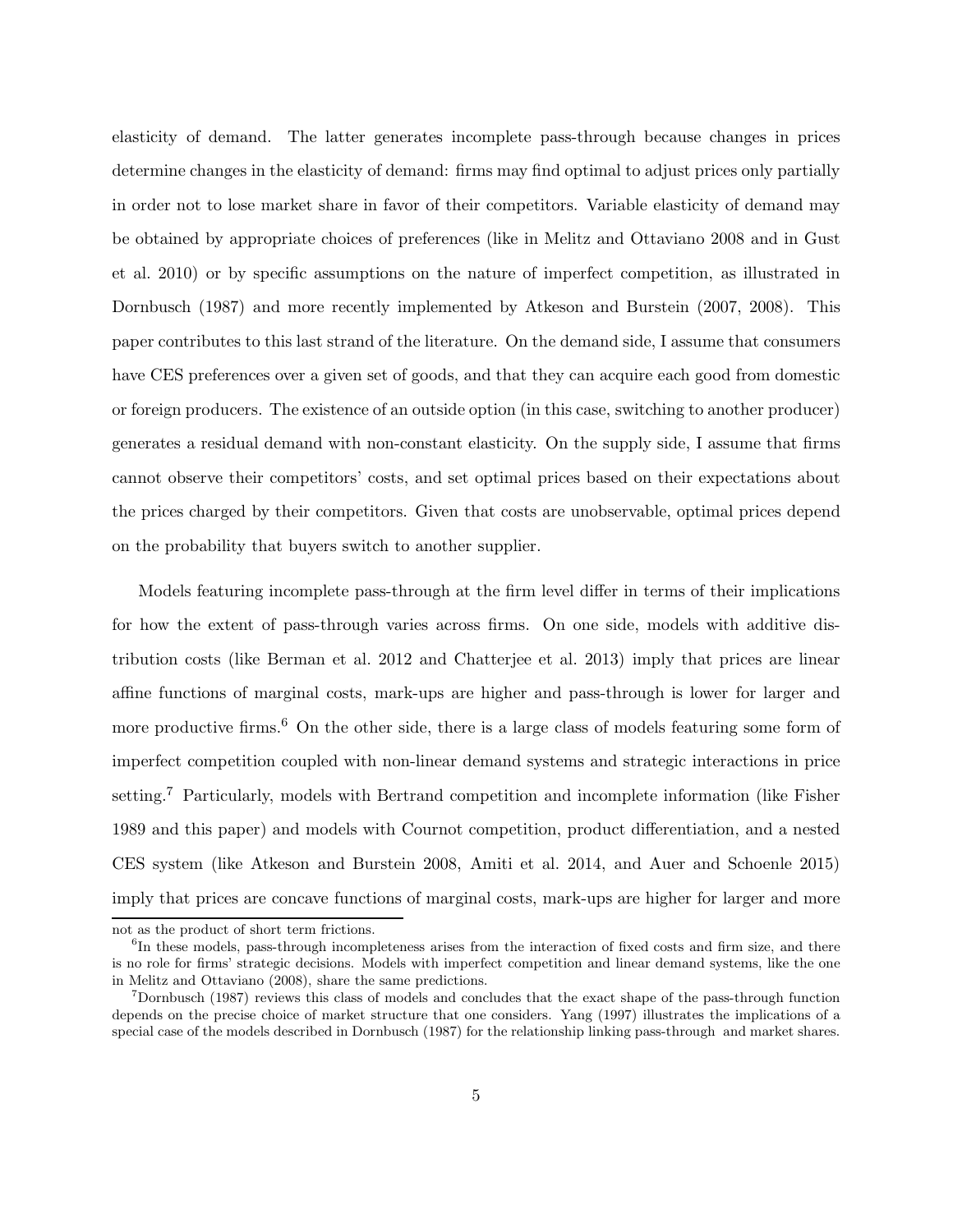productive firms, and firm-level pass-through is a U-shaped function of firm productivity and size.<sup>8</sup> In these models, pass-through incompleteness arises from strategic price adjustments whose extent depends on the toughness of competition a firm faces in the export market. It is important to notice that in all these models a firm's best response function depends on the prices of the firm's competitors. Conversely, when goods are perfectly substitutable and information is complete, like in Atkeson and Burstein (2007), limit pricing is possible and optimal prices depend directly on the competitors' costs.<sup>9</sup>

The model in this paper is closest in spirit to Fisher (1989) and Alessandria (2004). My model shares with the one in Fisher (1989) the concept of equilibrium considered: a Bayesian Nash equilibrium where there is strategic interdependence in the pricing rules set by firms. Bertrand competition under uncertainty implies that each firm chooses the optimal price based on the expectation it has of the prices charged by its competitors. I add to his analysis firms' heterogeneity and the fact that the choke price is endogenous and firm-specific. Alessandria (2004) also features the idea of incomplete price adjustments motivated by the possibility of consumers to switch to other producers. The mechanism is very similar to this paper for the presence of a threat of switching to another supplier. In my model the threat is instantaneous and has implications on prices via the non-observability of marginal costs. In Alessandria (2004), the threat takes effect over time due to the presence of search frictions.

Finally, this paper is closely related to a number of empirical contributions that have been testing the predictions of various models regarding the shape of the empirical pass-through function.<sup>10</sup> As

 ${}^{8}$ Even if their model implies a U-shape, Amiti et al. (2014) argue that the relevant comparative statics exercise to assess the shape of the empirical pass-through function is performed by defining the mark-up elasticity while keeping the price index constant. With this modification, their model delivers a pass-through function that is decreasing in firm size.

 $9$ The simple scenario with perfectly substitutable goods and complete information that I describe in Section 2.2.1 corresponds exactly to the setup analyzed in Atkeson and Burstein (2007). In this model producers' best response functions are expressed in terms of the marginal costs of their competitors. When adding incomplete information to this model, the equilibrium changes to the one described in Section 2.2.2 and in Section 3. On the other hand, in models with complete information and imperfectly substitutable goods (like Atkeson and Burstein 2008), producers' best response functions are expressed in terms of prices of their competitors. However, in general, when adding incomplete information to these models, the equilibrium also changes as long as demand is non-linear. For a rigorous treatment of Cournot and Bertrand equilibria under different informational assumptions, see Gal-or (1986).

 $^{10}$ Berman et al. (2012), Chatterjee et al. (2013), and Amiti et al. (2014) all find support for the prediction that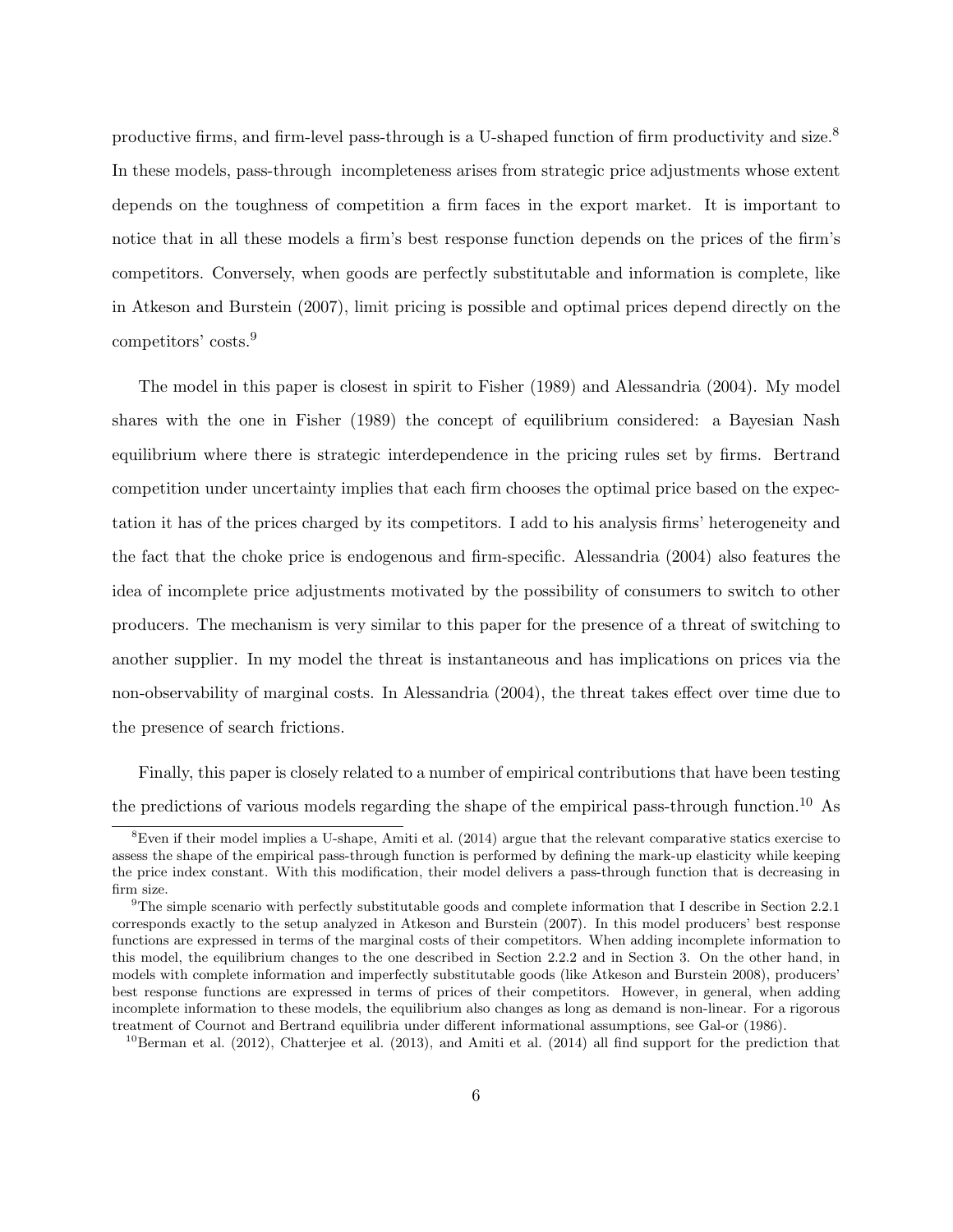Feenstra et al. (1996), I provide evidence in support of the fact that, at least for certain industries, the relationship between pass-through and market share is U-shaped.<sup>11</sup> Like Feenstra et al. (1996), my empirical analysis is based on the cars market, but exploits more the detailed micro-structure of the data, following Goldberg and Verboven (2005).

The rest of the paper is organized as follows. In Section 2 I present the model under complete and incomplete information, I derive the conditions for pass-through incompleteness and discuss the dependence of pass-through on firm-level productivity. In Section 3, I extend the model to feature cross-sectional heterogeneity in information and discuss the relationship between pass-through and information about competition in the destination market. Section 4 tests the predictions of the model using product-level data from the European car industry. Section 5 concludes.

## 2 A Simple Model of Trade with Strategic Price Setting

In this section I introduce a simple Ricardian model of trade with heterogeneous firms and imperfect competition. I outline the solution of the model under the alternative assumptions of complete *versus* incomplete information, and discuss pass-through of cost changes into prices in each scenario. I conclude the section by illustrating the relationship between pass-through and firm-level productivity.

the extent of pass-through is inversely related to the size of the firm, using large across-industries firm-level datasets from France, Brazil, and Belgium, respectively.

<sup>&</sup>lt;sup>11</sup>While in Feenstra et al. (1996) market share is a country-level characteristic, firm heterogeneity in my model links market share and the extent of pass-through at the firm-level. Auer and Schoenle (2015) also provide empirical evidence in support of a U-shaped firm-level pass-through function.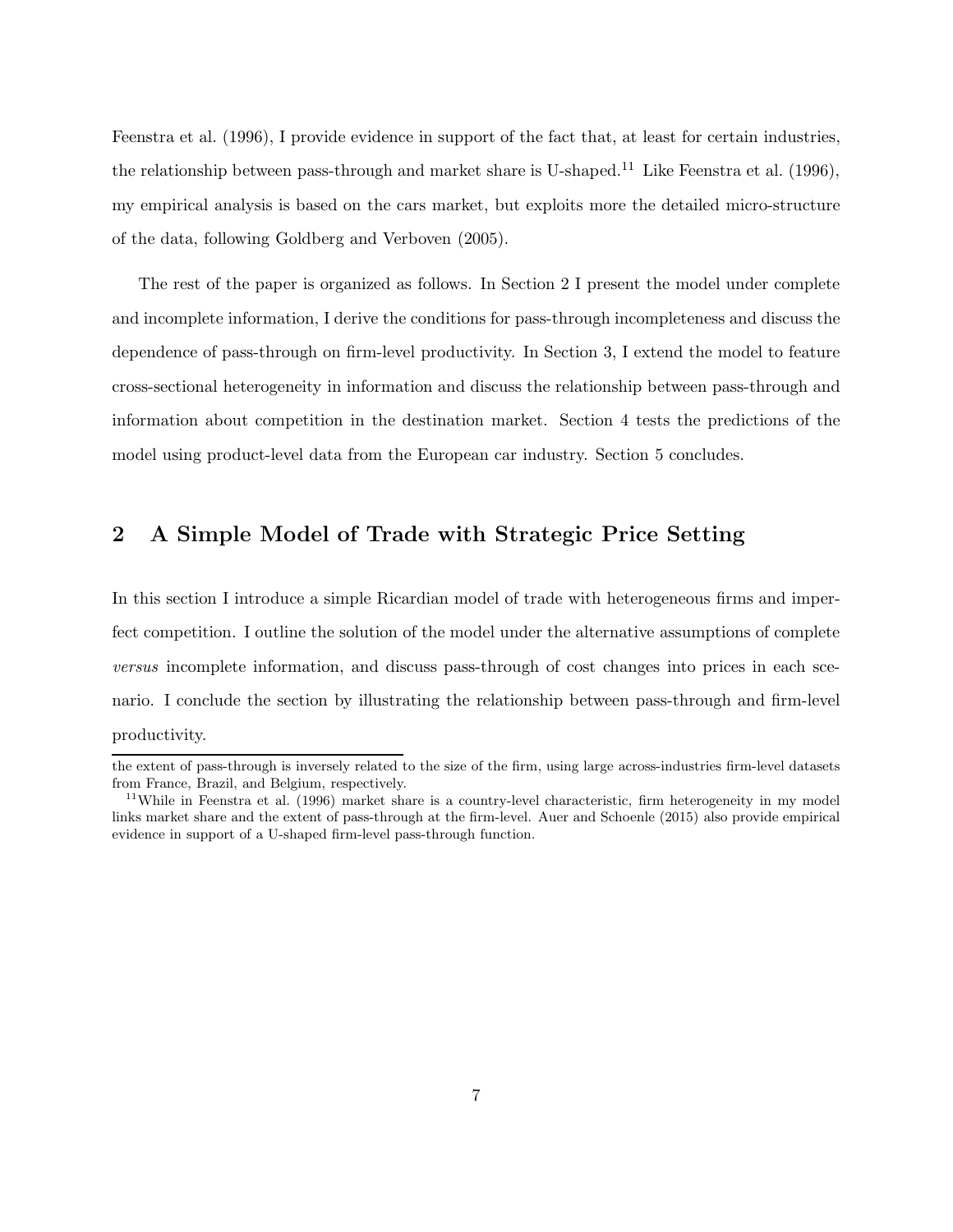### 2.1 Environment, Preferences and Demand

The economy is composed of many countries, indexed by  $i, j, k \in \{1, ...N\}$ . Consumers in each country have CES preferences over a continuum of differentiated goods:

$$
U_i = Q_i = \left[ \int q_i(x)^{1-1/\eta} dx \right]^{\eta/(\eta-1)}
$$

for  $i = 1,...N$ .  $q_i(x)$  is the quantity consumed of good x in country i,  $Q_i$  denotes aggregate consumption in country i, and  $\eta > 1$  denotes the elasticity of substitution across goods. Each good can be acquired from a producer located in any country, and consumers buy it from the producer that charges the lowest price.

Each country is populated by a continuum of heterogeneous producers. Each producer is specialized in the production of a single good x, and in each country j there is a fixed number  $n_j$ of potential producers of each good, with varying levels of efficiency.<sup>12</sup> Each producer of a good in each country has a constant returns to scale technology that transforms labor into units of the good. Let  $z_{mj}(x)$  be the number of units of labor that producer m of good x in country j needs to produce one unit of the good. Producers in each country are heterogeneous in their costs:  $z_{mj}(x)$ is a random draw from a country-specific distribution  $G_j(z)$ . Finally, let  $p_{imj}(x)$  denote the price charged for good x by producer m in country j for sales to country i.

The demand side of the economy is standard. A consumer in country i chooses the optimal quantity of each good  $q_i(x)$ , and from which producer to buy it, to minimize total expenditure. The consumer's problem is:

$$
\min_{q_i(x)} \quad \int \min_{k \in \{1, \dots N\}} \left\{ \min_{m \in \{1, \dots n_k\}} \{p_{imk}(x)\} \right\} q_i(x) dx
$$
\n
$$
s.t. \quad \left[ \int q_i(x)^{1-1/\eta} dx \right]^{\eta/(\eta-1)} \ge Q_i
$$
\n(1)

<sup>&</sup>lt;sup>12</sup>This assumption is analogous to the setup in Bernard et al.  $(2003)$ . In a similar framework, de Blas and Russ (2015) endogenize the number of potential producers.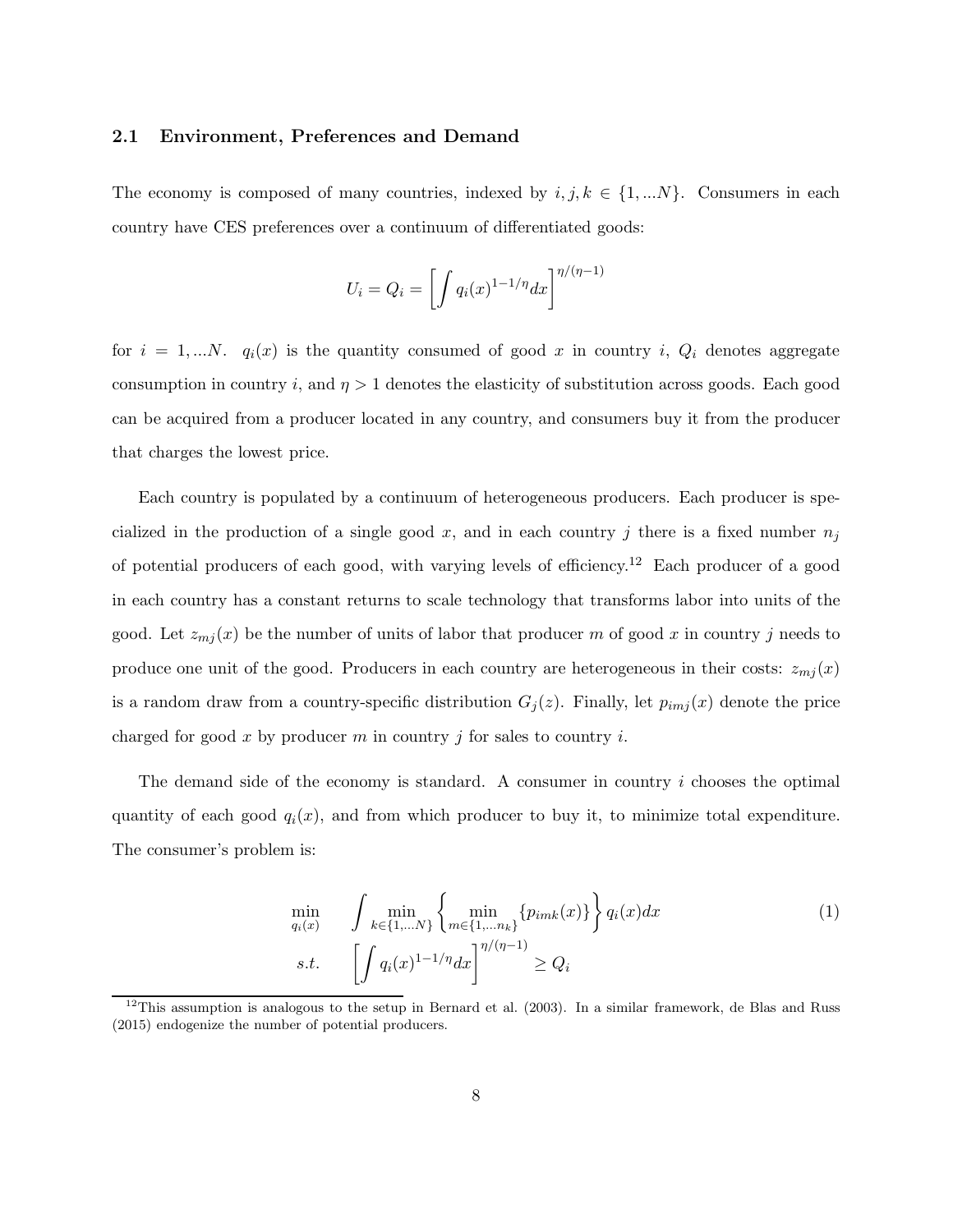Problem (1) has solution:

$$
q_i(x) = \left(\frac{p_i(x)}{P_i}\right)^{-\eta} Q_i
$$
\n(2)

where  $p_i(x)$  is the cheapest price at which good x is sold in country  $i: p_i(x) = \min_{k \in \{1,...N\}}$  $\left\{\min_{m\in\{1,...n_k\}}\{p_{imk}(x)\}\right\}$ and  $P_i$  denotes the consumer price index in country i:  $P_i = \left[\int p_i(x)^{1-\eta} dx\right]^{1/(1-\eta)}$ .

### 2.2 Optimal Pricing under Complete versus Incomplete Information

Let's now move to the determination of the prices  $p_{imj}(x)$ , for  $m = 1,...n_j$  and  $i, j = 1,...N$ . Markets are segmented. A producer from country  $j$  maximizes its expected profits from sales to potential buyers in all countries, and may charge different prices to buyers in different countries. By assuming that no resale is possible, I study the pricing problem country by country. In choosing the optimal price to charge in country i, a producer of good x from country j must consider both direct competition from the producers of the same good (in country j and abroad) and indirect competition from the producers of other, imperfectly substitutable goods in all countries.

#### 2.2.1 Complete Information

I start by describing optimal pricing in the simpler case of complete information. This provides a useful benchmark against which to compare the results of alternative informational assumptions.

Under complete information, each producer can observe the unit costs of all his competitors, at home and abroad. In this case, the solution of the model is identical to the Bertrand game in Bernard et al. (2003) and Atkeson and Burstein (2007): the producer who has the lowest cost of supplying good  $x$  to country  $i$  charges a price equal to the minimum between the monopolistically competitive price and the marginal cost of the second lowest cost producer. All other producers of good x remain latent.

As pointed out by Atkeson and Burstein (2007), in this scenario the extent of pass-through depends on whether the lowest cost producer and his best latent competitor to supply good  $x$  to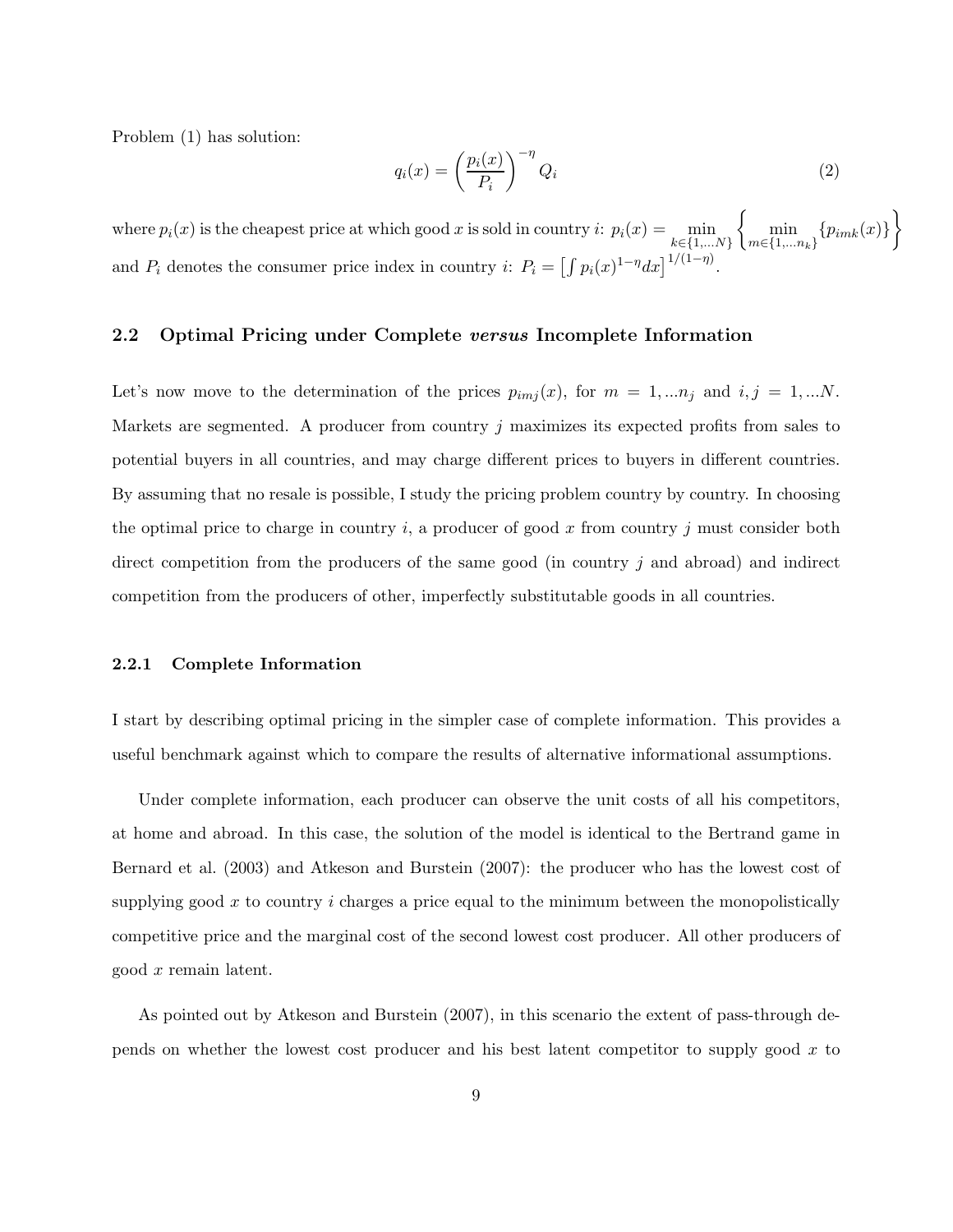country  $i$  are located in the same country or not: if they are, shocks to exchange rates affect their marginal costs equally, implying 100% pass-through via the piecewise linearity of the pricing function. Conversely, when the two lowest cost producers are located in different countries, pass-through is zero as long as the optimal pricing strategy is limit pricing, and 100% as long as monopoly pricing prevails. Atkeson and Burstein (2007) remark that the first scenario is likely to be realized when national comparative advantage is strong with respect to international trade costs.<sup>13</sup>

### 2.2.2 Incomplete Information

In this section I study optimal pricing under incomplete information. I assume that each producer in each country knows the aggregate parameters of the cost distributions, but cannot observe the individual unit costs of the other producers of his same good. The price setting mechanism has the properties of a potentially asymmetric first-price sealed-bid auction.<sup>14</sup> The assumption of incomplete information seems natural in the international context, where it may be too costly to monitor a foreign competitor's cost structure. Consequently, each producer sets the price as a function of his own marginal cost in a way that, given that all the other producers set their price in the same way, no individual producer could do better by choosing the price differently. The resulting equilibrium is a Bayesian Nash equilibrium, where each producer chooses its optimal price based on his guess (correct in equilibrium) of the pricing rules followed by the other producers of the same good.

<sup>&</sup>lt;sup>13</sup>It is worthy to notice that pass-through is zero or 100% under complete information and under the assumption that producers of the same good produce products that are perfectly substitutable in the eyes of the consumers. When different varieties of the same product produced by different firms are not perfectly substitutable, like in Atkeson and Burstein (2008), pass-through is generally incomplete and a function of the relationship between the elasticities of substitution within and across varieties.

<sup>&</sup>lt;sup>14</sup>In their survey of the auctions literature, McAfee and McMillan (1987) report that "sealed-bid tenders are [...] used by firms procuring inputs from other firms". Asymmetric auctions seem a natural tool to study pricing in international markets, "when both domestic and foreign firms submit bids and, for reasons of comparative advantage, there are systematic cost differences between domestic and foreign firms". Garetto (2013) uses a similar price setting mechanism to model optimal pricing of intermediate goods when the buyers have the possibility of integrating production. Dvir (2012) studies the final good producers' optimal procurement problem in a setting with the same informational assumptions.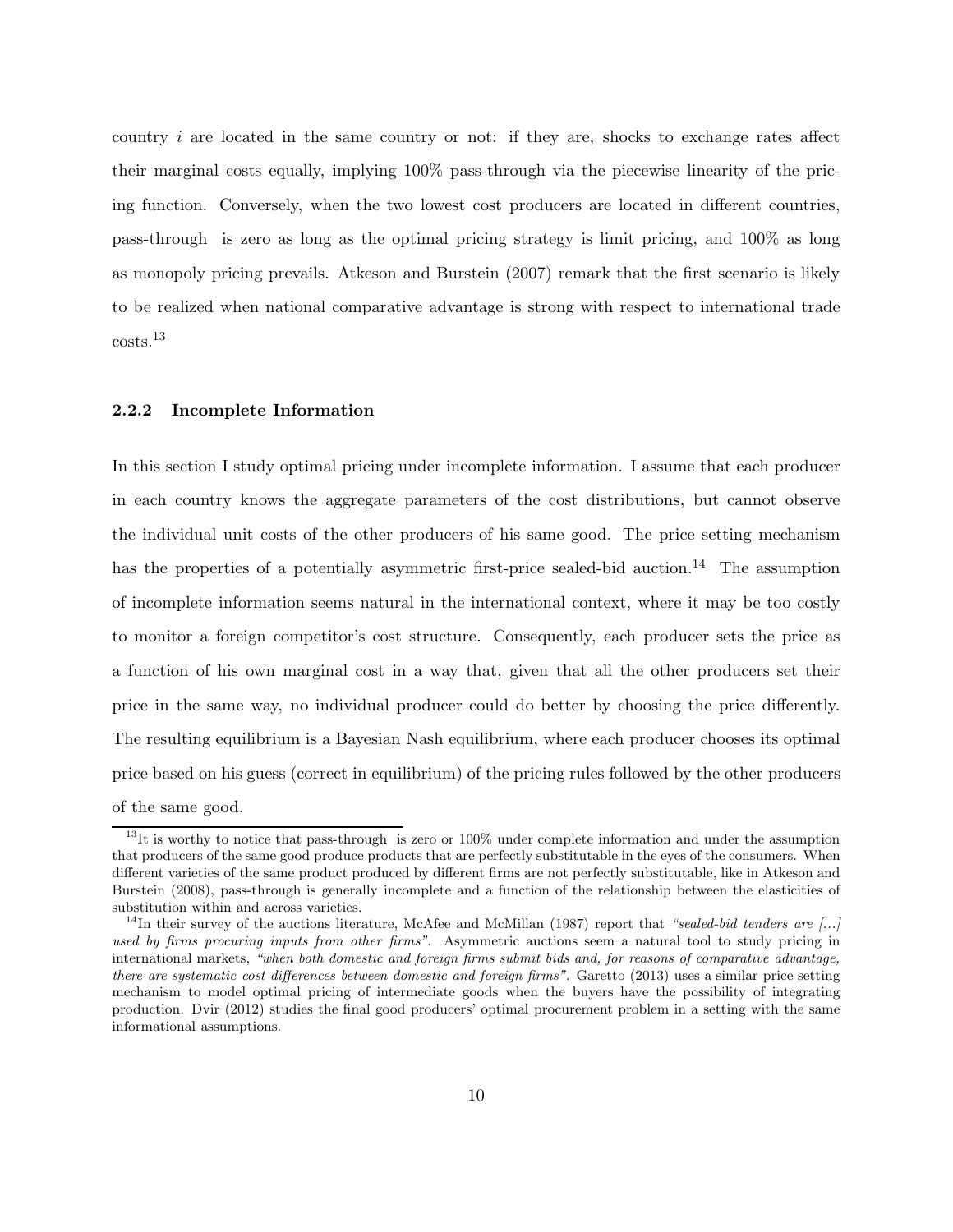The timing is the following: (i) producers in all countries observe their own productivity and the aggregate parameters of the economy; (ii) based on his own productivity and on the expectations on the prices charged by his domestic and foreign competitors, each producer declares a selling price; (iii) for each good, consumers decide to buy the good from the producer that charges the lowest price; (iv) producers whose realized demand is positive produce, sell and make profits.

Producer m of good x from country j (who has unit cost  $z_{mj}(x)$ ) chooses the price to charge in country  $i$  to maximize expected profits, given by profits in case of sale times the probability that the price charged is below the price charged for the same good by its other producers:

$$
\max_{p_{imj}(x)} [p_{imj}(x) - c_{ij}z_{mj}(x)] \left(\frac{p_{imj}(x)}{P_i}\right)^{-\eta} Q_i \cdot \prod_{l \neq m} [1 - F_{ij}(p_{imj}(x))] \cdot \prod_{k \neq j} \prod_{l=1}^{n_k} [1 - F_{ik}(p_{imj}(x))] \tag{3}
$$

The term  $c_{ij}z_{mj}(x)$  denotes the marginal cost of the producer, where  $c_{ij}$  is a combination of origindestination parameters:

$$
c_{ij} = \begin{cases} w_j & \text{if } i = j \\ e_{ij} t_{ij} w_j & \text{if } i \neq j \end{cases},
$$

where  $w_j$  denotes the wage in country j,  $t_{ij} > 1$  is the iceberg cost of trade between the two countries, and  $e_{ij}$  is the real exchange rate, expressed in units of consumption in i per units of consumption in j.  $F_{ij}(\cdot)$  is the c.d.f. of the prices charged in country i by producers from country j. The term  $\prod$  $_{l \neq m}$  $[1 - F_{ij}(p_{imj}(x))]$  is the probability that the price  $p_{imj}(x)$  is the lowest among the

prices set for good x by producers from j selling to i. Similarly, the term  $\prod_{i=1}^{n_k} [1 - F_{ik}(p_{imj}(x))]$  $_{k\neq j}$  $_{l=1}$ is the probability that the price  $p_{imj}(x)$  is the lowest among the prices set for good x by producers from countries other than  $j$  selling to  $i$ . The product of these two terms is the probability that  $p_{imj}(x) = p_i(x)$ , *i.e.* that  $p_{imj}(x)$  is the lowest price at which consumers in country *i* can buy good x.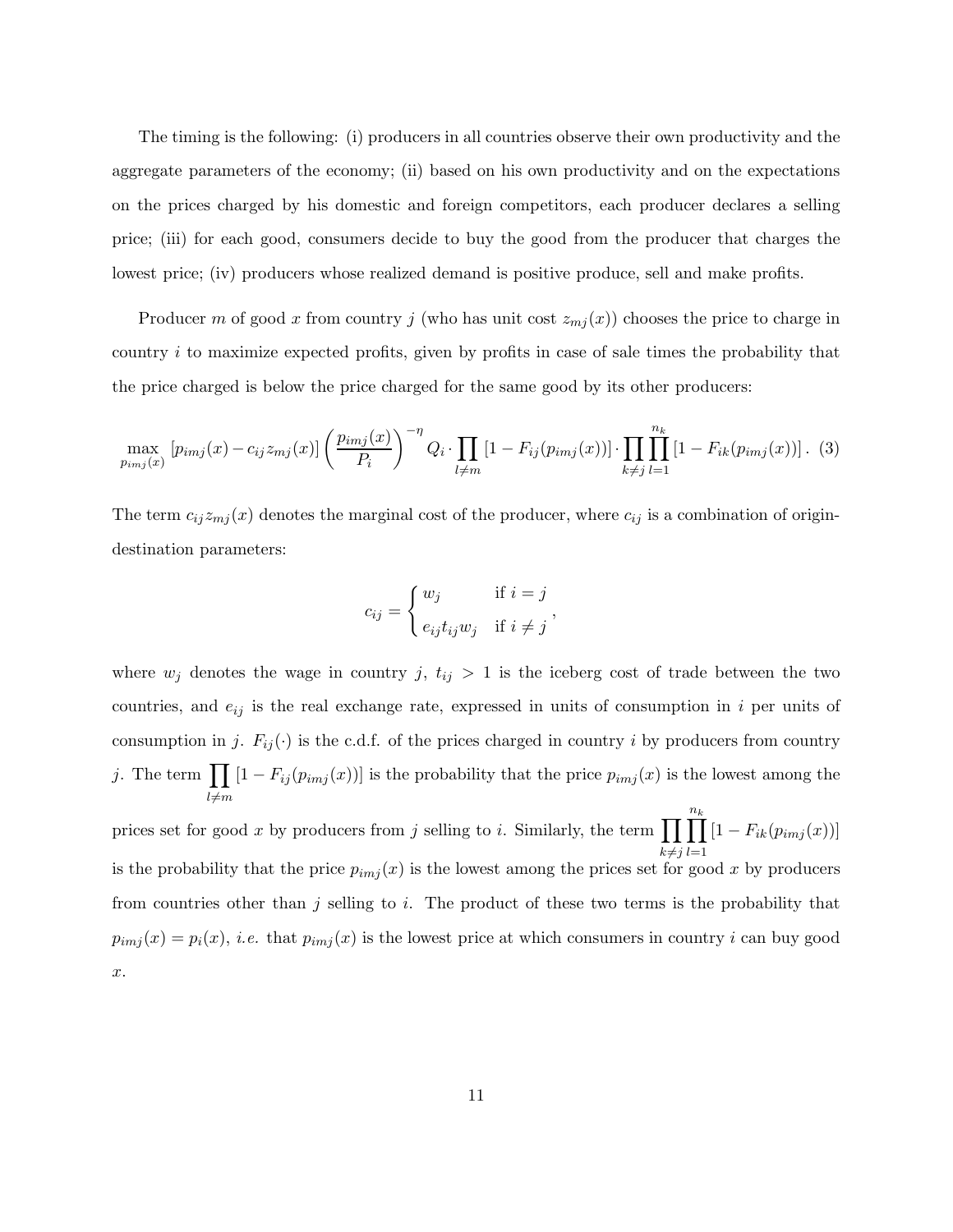The first order condition of problem (3) can be written as:

$$
p_{imj}(x) = \left[1 - \frac{1}{\eta + \left[ (n_j - 1)H_{ij}[p_{imj}(x)] + \sum_{k \neq j} n_k H_{ik}[p_{imj}(x)] \right] \cdot p_{imj}(x)} \right]^{-1} c_{ij} z_{mj}(x) \qquad (4)
$$

where  $H_{ik}[p_{imj}(x)]$  is the hazard rate:

$$
H_{ik}[p_{imj}(x)] = \frac{f_{ik}(p_{imj}(x))}{[1 - F_{ik}(p_{imj}(x))]}, \text{ for } k = 1, ...N
$$
 (5)

and  $f_{ik}(\cdot)$  is the density associated with  $F_{ik}(\cdot)$ .

Let  $|\epsilon_{imj}(x)|$  denote the elasticity of residual demand perceived by producer m of good x in country  $j$  for its sales to country  $i$ :

$$
|\varepsilon_{imj}(x)| \equiv \eta + \left[ (n_j - 1)H_{ij}[p_{imj}(x)] + \sum_{k \neq j} n_k H_{ik}[p_{imj}(x)] \right] \cdot p_{imj}(x). \tag{6}
$$

The expression for the elasticity of demand summarizes the two forces that affect optimal price setting in equation (4): a supplier must choose its optimal price by keeping into account both the possibility of substitution across different goods  $(\eta)$  and direct competition from the producers of exactly the same, perfectly substitutable good in each country. This second force is summarized by the sum of the hazard rates  $H_{ik}[p_{imj}(x)]$ . Each hazard rate describes the probability that – after an infinitesimal increase in the price charged by producer  $m$  from country  $j - a$  consumer in country i switches to buying the same good x from another producer, either in country j (the term  $(n_j-1)H_{ij}[p_{imj}(x)]$  or in any other country (the term  $\sum_{k\neq j} n_k H_{ik}[p_{imj}(x)]$ ), conditional on having bought from producer  $m$  from country  $j$  before the price increase. Notice that when all the hazard rates are equal to zero,  $|\varepsilon_{imj}(x)| = \eta$  and equation (4) reduces to the standard constant mark-up pricing rule implied by imperfect competition and CES preferences.<sup>15</sup>

<sup>&</sup>lt;sup>15</sup>The result of endogenous mark-ups holds for any functional specification of the cost distributions  $G_j(\cdot)$  except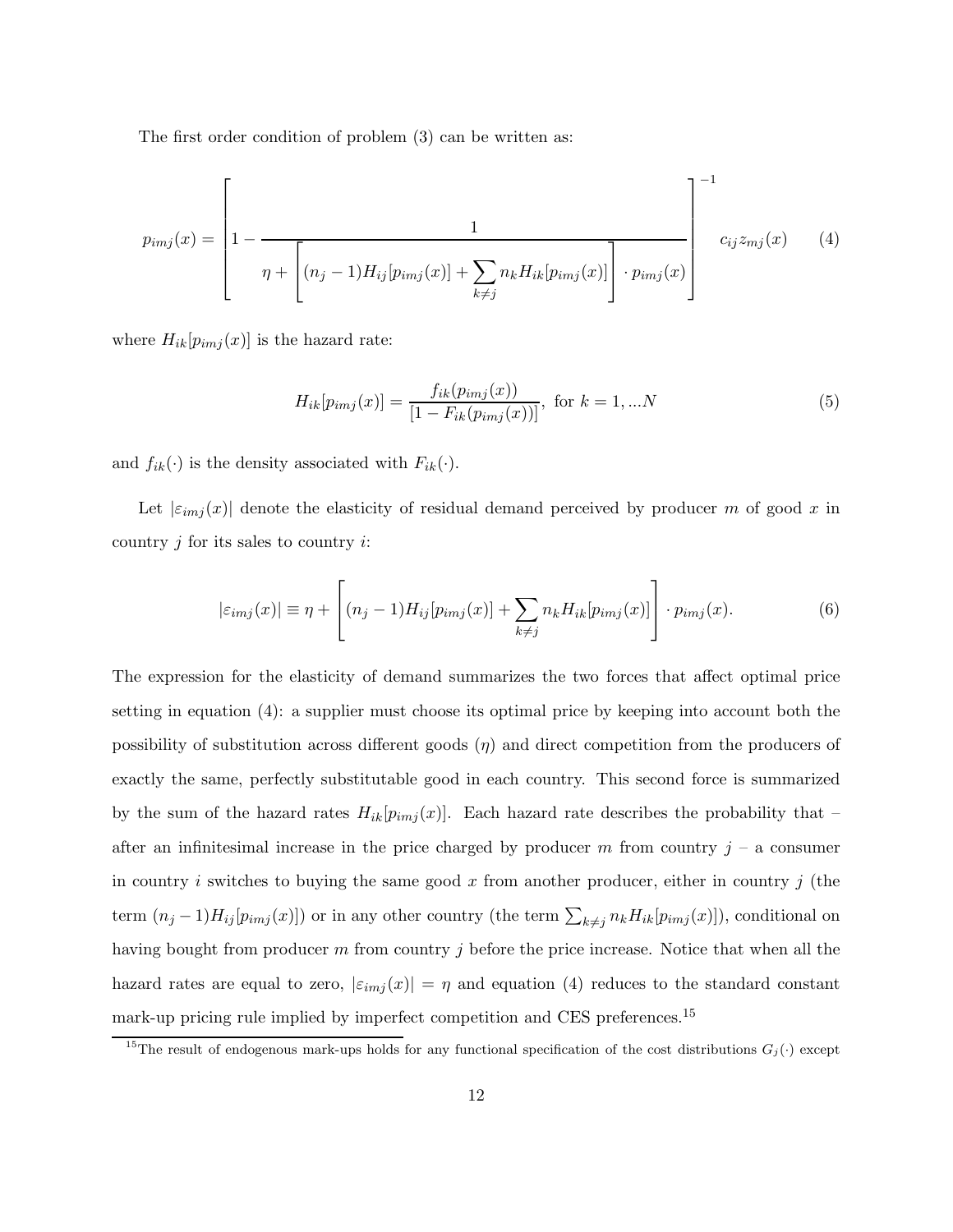### 2.3 Pass-Through of Cost Changes into Prices Under Incomplete Information

In this section I provide conditions under which the model with incomplete information generates incomplete pass-through.

The optimal price adjustment following a change in marginal cost depends crucially on the elasticity of demand. As equation (4) shows, the fact that each supplier in the model must keep into account his competitors' pricing strategies induces a variable component into the elasticity of demand, and the dependence of this component on prices determines the extent of pass-through. More precisely, a supplier finds optimal to adjust its price less than proportionately after a change in marginal cost when the elasticity of demand is increasing in the price charged.<sup>16</sup> When this is true, the percentage reduction in demand caused by an increase in price is larger than the percentage increase in demand caused by a drop in price of similar size, inducing firms to be reluctant to adjust their prices proportionately to their costs.

The elasticity of demand that producer m of good x from country j faces when selling in country  $i$  is described by equation (6). Whether the elasticity of demand is increasing in the price charged only depends on the shape of the price distributions  $F_{ik}(\cdot)$ , and hence on the cost distributions  $G_i(\cdot)$ . The following theorem states a sufficient condition for the elasticity of demand to be increasing in the price charged.

**Theorem 1.** The elasticity of demand  $|\varepsilon_{imj}(x)|$  is increasing in the price charged if the cost dis*tributions*  $G_i(\cdot)$  *satisfy:* 

$$
g'_{i}(z) > -\frac{g_{i}(z)}{z} \left[ 1 + \frac{g_{i}(z)}{[1 - G_{i}(z)]} z \right] \quad \forall z, \forall i = 1, ... N.
$$
 (7)

for the Pareto, for which the elasticity of demand is constant and hence mark-ups are constant too. I consider this particular case of limited empirical relevance, since there is extensive evidence in the literature about the fact that the empirical productivity distribution – not the cost distribution – can be well approximated by a Pareto.

 $^{16}$ It is easy to prove that if the elasticity of demand is increasing in the price charged, the model exhibits incomplete pass-through. We have incomplete pass-through when:  $\frac{\partial \log p}{\partial \log z} = \left[1 - \frac{p}{|\varepsilon|}\right]$  $\left[\frac{p}{|\varepsilon|^2}\cdot\frac{\partial|\varepsilon|}{\partial z}\right] < 1$ , or – equivalently – if: p  $\frac{p}{|\varepsilon|^2} \cdot \frac{\partial |\varepsilon|}{\partial z} > 0$ , which is always true if the elasticity of demand is increasing in p.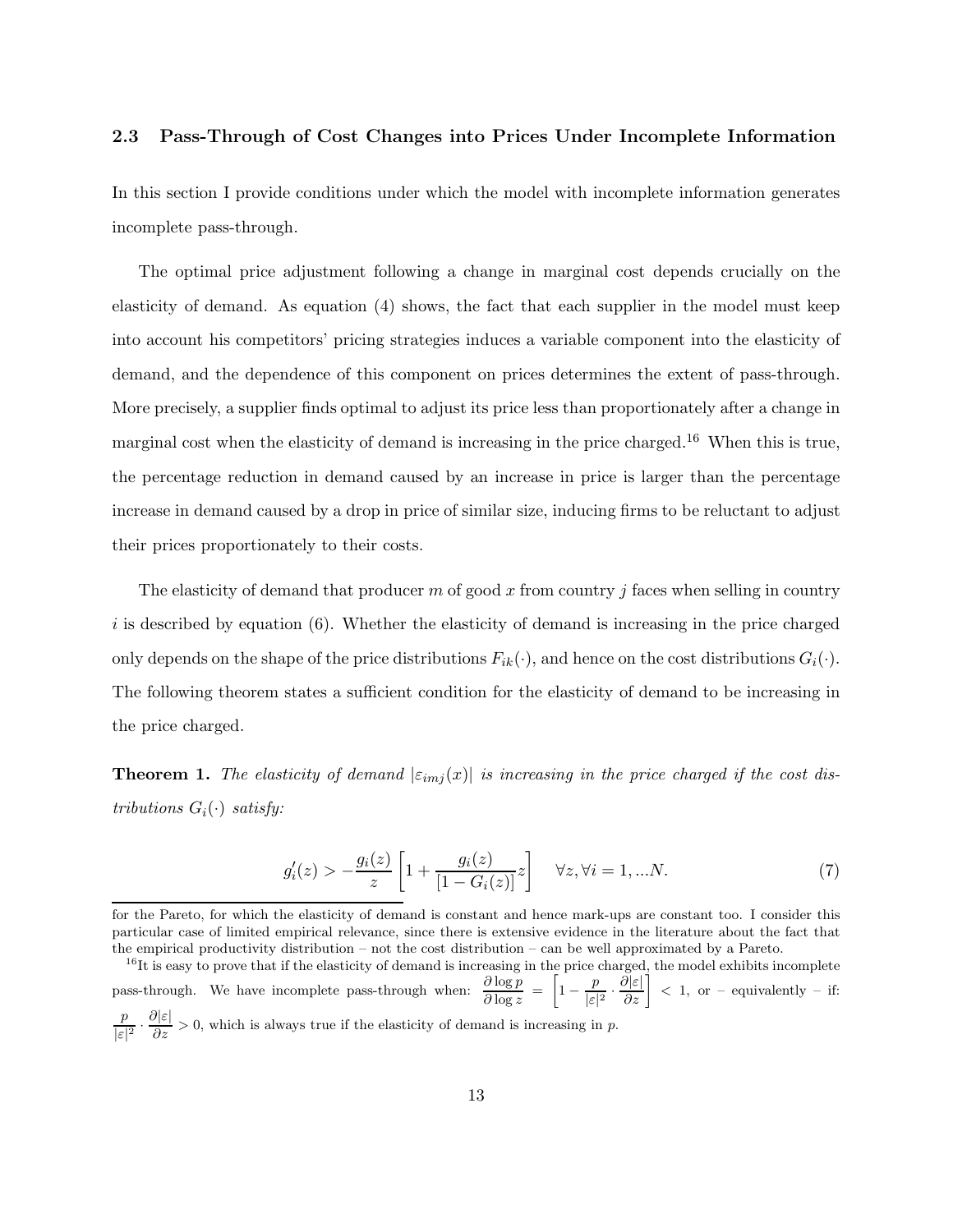Proof: See Appendix A.

By applying Theorem 1, it is possible to derive the implications of any cost distribution for the shape of the elasticity of demand. The Pareto distribution is the cutoff between two sets of distributions that imply different results for the responsiveness of prices to changes in marginal costs. The relevant set for this exercise is the one composed by those distributions such that the slope of the density function is larger than in the Pareto case for each value of z. For example, the exponential, Fréchet and Weibull distributions satisfy condition (7). Finally, this condition is closely related to the log-concavity of the survival functions  $[1 - G_i(\cdot)]$ :<sup>17</sup>

Corollary 1. If the survival functions  $[1 - G_i(z)]$  are log-concave  $\forall z$  and  $\forall i = 1,...N$ , then *condition (7) holds and the elasticity of demand is increasing in the price charged.*

Proof: See Appendix A.

### 2.4 Incomplete Pass-Through and Firm Productivity

Theorem 1 establishes a condition that disciplines the relationship between the firms' productivity distribution and the extent of pass-through in the model. However, firms' heterogeneity also implies that the elasticity of demand is firm-specific, and so is the extent of pass-through. I characterize here the dependence of pass-through on firm-level productivity.<sup>18</sup>

Optimal prices in this economy can be expressed as:

$$
p_{imj}(x) = \frac{|\varepsilon_{imj}(x)|}{|\varepsilon_{imj}(x)| - 1} c_{ij} z_{mj}(x) \text{ for } i, j = 1,...N \text{ and } m = 1,...n
$$
 (8)

 $17$ Log-concavity is sufficient but not necessary to drive the result. Theorem 1 is a weaker requirement: the Weibull distribution, for example, exhibits a log-concave survival function only for certain values of its parameters, but satisfies Theorem 1 for the entire range of them.

<sup>&</sup>lt;sup>18</sup>In this version of the model there is a one-to-one correspondence between firm-level productivity, sales, and market share. For this reason, the prediction of the model linking firm-level productivity and pass-through can also be interpreted as linking firm size (market share) and pass-through.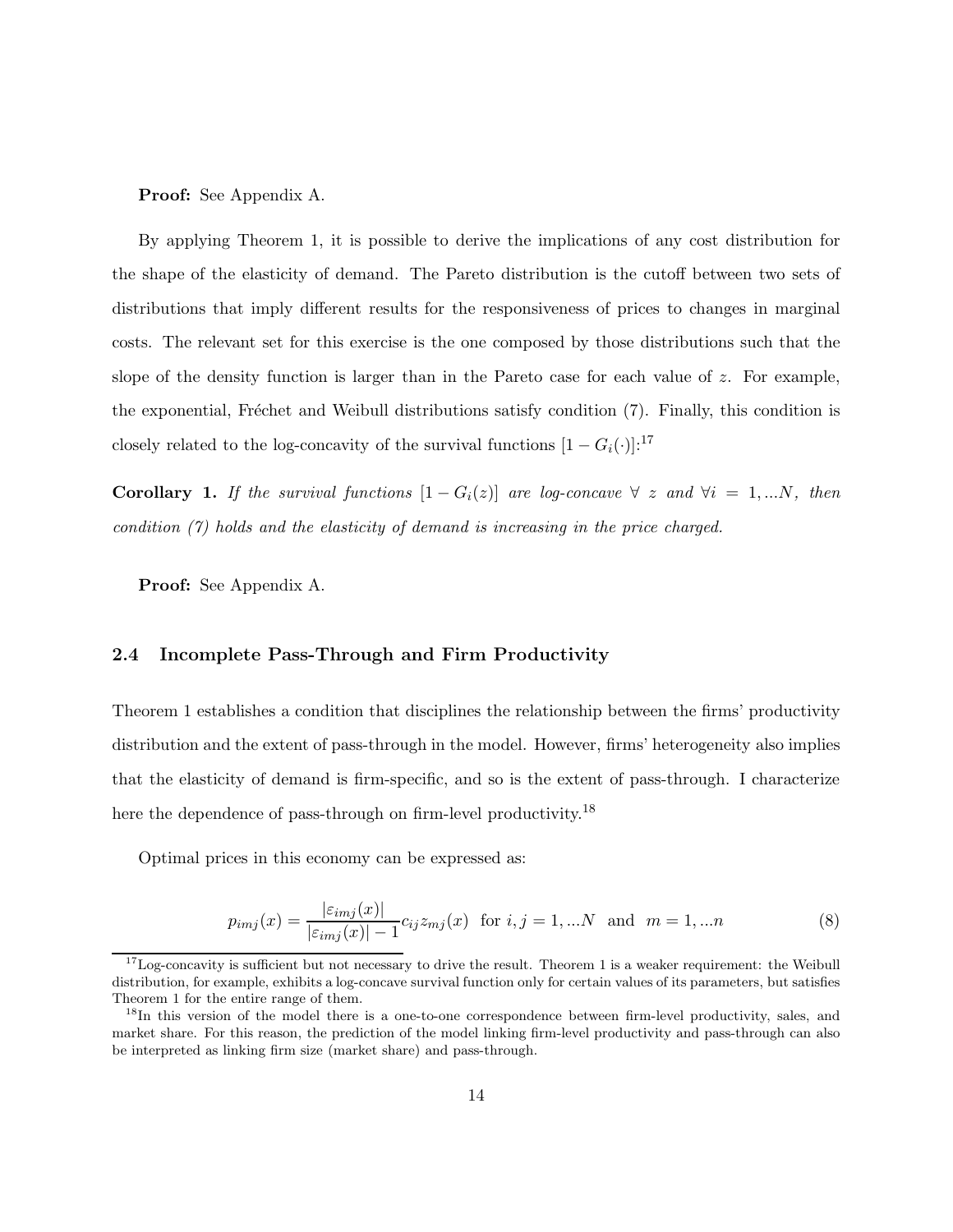where the elasticity of demand  $|\varepsilon_{imj}(x)|$  is given by equation (6). Pass-through of marginal costs into prices is given by:

$$
PT_{imj}(x) = \frac{\partial \log(p_{imj}(x))}{\partial \log z_{mj}(x)} = 1 - \frac{p_{imj}(x)}{|\varepsilon_{imj}(x)|^2} \cdot \frac{\partial |\varepsilon_{imj}(x)|}{\partial z_{mj}(x)}.
$$
\n(9)

Since both the elasticity of demand and the optimal price are functions of the firm's marginal cost  $z_{mj}(x)$ , so is pass-through.

Consider first extremely productive firms, for which the unit cost  $z_{mj}(x)$  approaches zero. Those firms have large sales and market shares in each country they sell to. For those firms, the probability to charge the lowest price for good x in country i,  $prob\{p_{imj}(x) = p_i(x)\}\$ , approaches one, and demand approaches the one in a standard model with monopolistic competition and CES preferences. Hence the elasticity of demand tends to a constant:  $|\varepsilon_{imj}(x)| \to \eta$ , prices are characterized by the CES constant mark-up, and pass-through is complete. Consider now extremely unproductive firms, for which the unit cost  $z_{mj}(x)$  tends to infinity. Those firms have the smallest sales and market shares in each country they sell to. For those firms,  $prob{p_{imj}(x) = p_i(x)}$  approaches zero, the elasticity of demand tends to infinity, and prices tend to the perfectly competitive ones. With prices equal to marginal costs, pass-through is also complete. Finally, for firms such that  $z_{mj}(x)$  is at an intermediate range,  $prob\{p_{imj}(x) = p_i(x)\} \in (0, 1), |\varepsilon_{imj}(x)| \in (\eta, +\infty)$  and – from Theorem 1 – is increasing in  $z_{mj}(x)$  (and in  $p_{imj}(x)$ ), so pass-through is strictly between 0 and 1.

As a result, pass-through is a U-shaped function of firm-level productivity, but also of firm sales and market share in a country. Notice that this analysis applies to any change in the unit cost of the firms: productivity shocks, changes in wages or transportation costs, and exchange rate shocks, which will be the focus of the empirical analysis.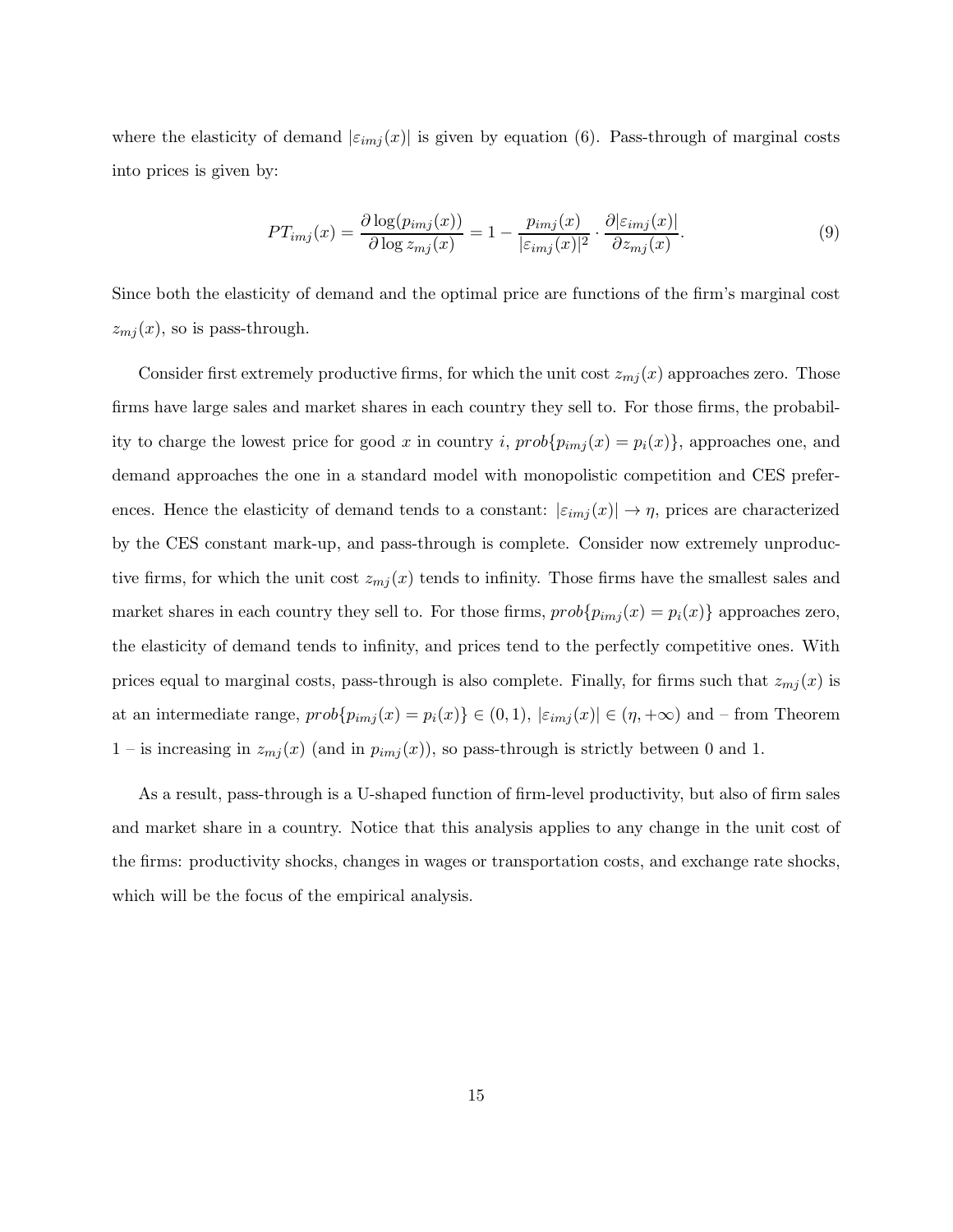# 3 Optimal Pricing with Cross-Sectional Differences in Information

I showed earlier how firms' heterogeneity, imperfect competition, and incomplete information give rise to incomplete pass-through of changes of marginal costs into prices. In order to assess the role of incomplete information for pass-through, I extend the model to incorporate cross-sectional heterogeneity in the information that a producer has about his competitors.

I assume that there are two types of agents in the economy, "uninformed" and "informed". One can think about informed producers as experienced, or "old" producers, who have been selling their product for some time already and know the ins and outs of the market. Similarly, we can interpret uninformed producers as new entrants in a market.

I assume that producers are arbitrarily partitioned in these two groups: in each country j there are  $n_j^o$  informed old producers and  $n_j - n_j^o$  uninformed new producers.<sup>19</sup> I assume that a new producer has incomplete information, *i.e.* he does not observe the unit costs of any of his competitors, and that other competitors (both old and new) cannot observe the unit cost of the new producer. Consistently, an old producer has complete information about other old producers, but has incomplete information about new producers. These informational assumptions are equivalent to the ones in Che and Kim (2004), who study first-price auctions with two groups of bidders with different information sets.

I describe here the pricing strategies of an old and a new producer. As Che and Kim (2004) illustrate, only the lowest cost old producer of a good is active in the market, while the other old producers remain latent. The lowest cost old producer charges a price that is bounded above by the marginal cost of the second lowest cost old producer. Conditional on this upper bound on his price, the lowest cost old producer plays the incomplete information game described in Section

<sup>&</sup>lt;sup>19</sup>Notice that this analysis nests the two extreme models I discussed in Section 2: when  $n_j^o = 0 \quad \forall j$ , all producers are new and the model features pervasive incomplete information. When  $n_j^o = n_j \quad \forall j$ , all producers are old and the model reduces to standard Bertrand competition.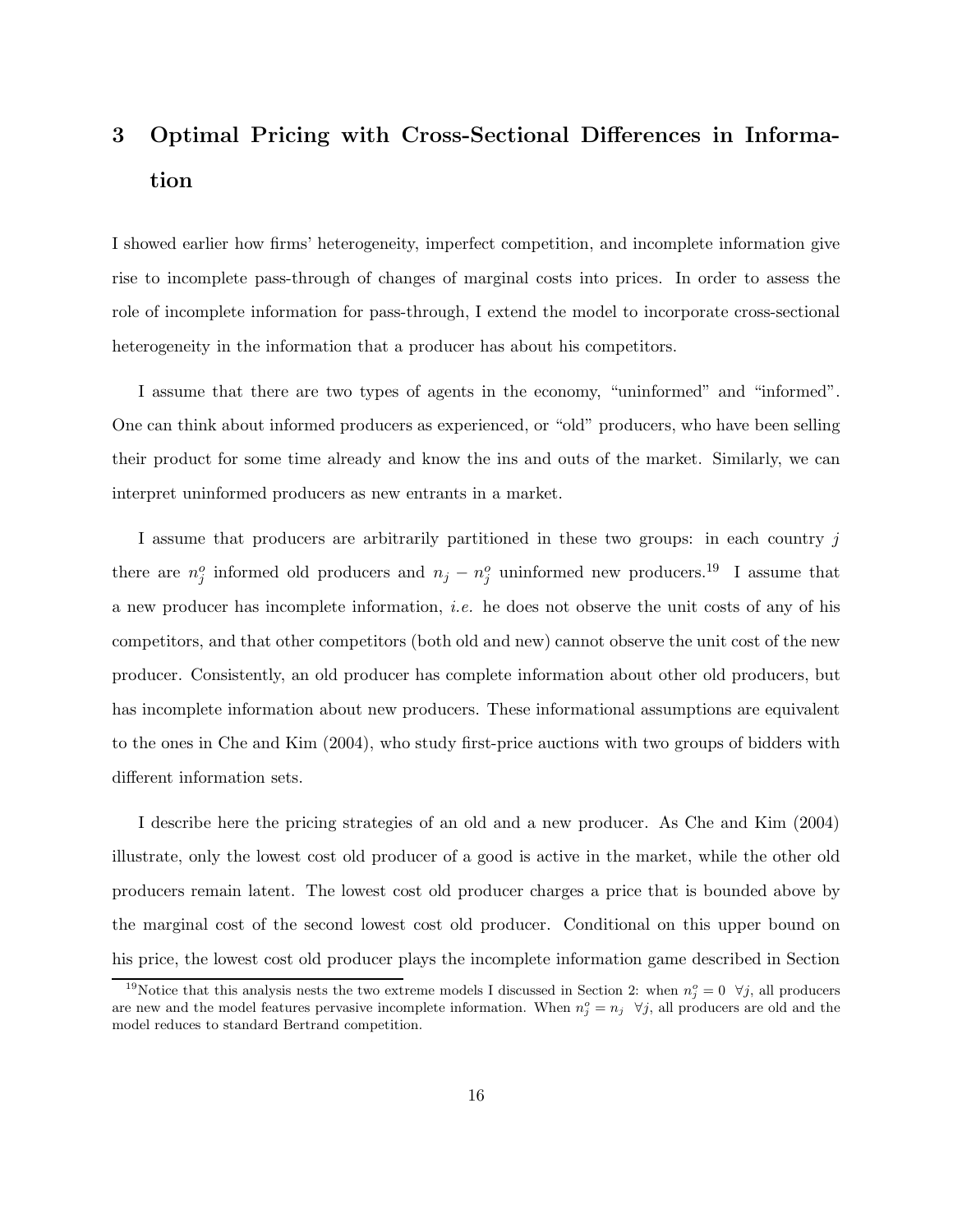2.2.1 with the new producers. I characterize the solution of the game below.

Let  $z_i^o(x)$  denote the unit cost of the old producer who has the lowest cost of selling good x to market i:

$$
z_i^o(x) \equiv \left\{ z_{mj}(x) : c_{ij} z_{mj}(x) = \min_{k \in \{1, \dots N\}} \left\{ \min_{l \in \{1, \dots n_k^o\}} c_{ik} z_{lk}(x) \right\} \right\}.
$$
 (10)

I denoted with  $G_k(\cdot)$  the c.d.f. of the unit costs  $z_{lk}(x)$ , for  $l = 1, ..., n_k$ ,  $k = 1, ..., N$ . Let  $G_{ik}(\cdot)$ denote the c.d.f. of the marginal costs  $c_{ik}z_{lk}(x)$  (the firm's unit cost augmented by wages, exchange rates and bilateral trade costs). Let  $G_i^o(\cdot)$  denote the c.d.f. of the marginal cost of the best old producer of good  $x$  selling to  $i$ :

$$
G_i^o(z) = 1 - \prod_{k \in \{1, \dots N\}} \left[1 - G_{ik}(c_{ik} z_{lk})\right]^{n_k^o}.
$$
\n(11)

Suppose that both the lowest cost and the second lowest cost old sellers of good  $x$  to country  $i$ are from country  $j$ . This is a key assumption for the results that follow, and it is unfortunately very hard to assess whether it actually holds in the data. A possibility would be to construct estimates of firm-level productivity by destination country (using data on export sales and production costs), and compare the estimated productivities of the top sellers in each market, under the additional assumption that under limit pricing the second best producer actually produces despite being indifferent between producing or not. Unfortunately, the data I use to estimate the prediction of the model in Section 4 don't include enough information to estimate productivity. Notwithstanding the impossibility of testing this assumption, given that it delivers a stark prediction relating information and pass-through, I assume it holds in the analysis that follows. I characterize in Appendix A the solution of the game under the alternative scenario in which the two lowest cost old sellers of good x to country i are located in different countries.<sup>20</sup>

 $^{20}$ Notice that, in the alternative scenario in which the two lowest cost old sellers are located in different countries, I do not obtain a clear-cut result relating pass-through and the extent of information that a supplier has available. Pass-through could be higher or lower for new producers depending on whether the lowest cost old supplier applies limit pricing or not. See Appendix A for details.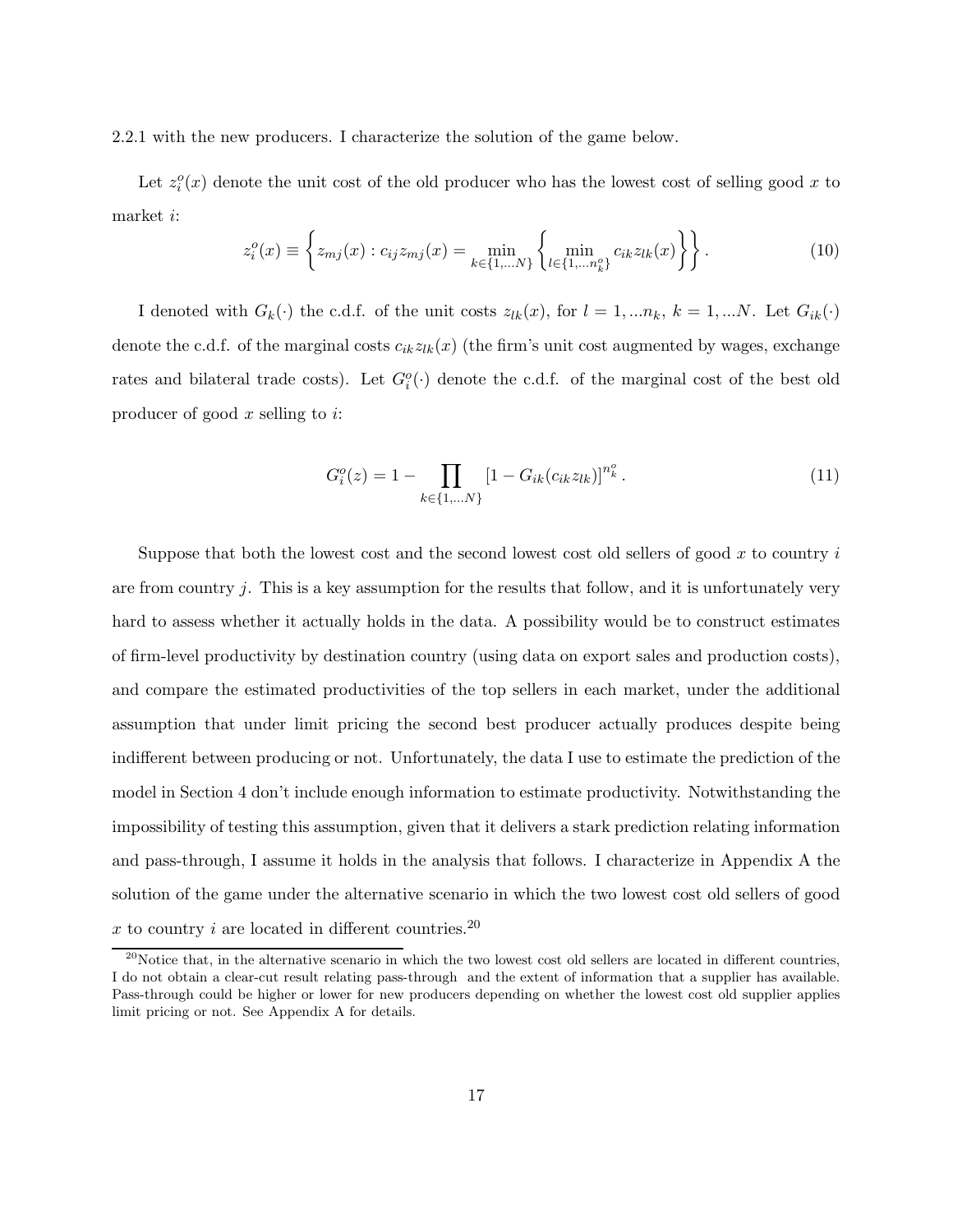Let  $z_i^{o2}(x)$  denote the unit cost of the second lowest cost old seller of good x to country i. Then the price charged by the lowest cost old seller is  $\tilde{p}_{ij}^o(x) = \min\{p_{ij}^o(x), c_{ij}z_i^{o2}\}\$ , where  $p_{ij}^o(x)$  is the solution of the following problem:

$$
\max_{p_{ij}^o(x)} \left[ p_{ij}^o(x) - c_{ij} z_i^o(x) \right] \cdot \left[ \frac{p_{ij}^o(x)}{P_i} \right]^{-\eta} Q_i \cdot \left[ 1 - F_{ij}(p_{ij}^o(x)) \right]^{n - n_j^o} \cdot \prod_{k \neq j} \left[ 1 - F_{ik}(p_{ij}^o(x)) \right]^{n - n_k^o} \tag{12}
$$

where  $\left[1-F_{ij}(p_{ij}^o(x))\right]^{n-n_j^o}$  is the probability that  $p_{ij}^o(x)$  is lower than all the prices charged by new producers from j, while  $\prod_{k\neq j} \left[1 - F_{ik}(p_{ij}^o(x))\right]^{n-n_k^o}$  is the probability that  $p_{ij}^o(x)$  is lower than all the prices charged by new producers from other countries.

The solution of this problem takes the form:

$$
p_{ij}^{o}(x) = \left[1 - \frac{1}{\eta + \sum_{k=1}^{N} (n - n_{k}^{o}) H_{ik} [p_{ij}^{o}(x)] \cdot p_{ij}^{o}(x)}\right] c_{ij} z_{i}^{o}(x)
$$
(13)

where  $H_{ik}(\cdot)$  is the hazard rate function defined in equation (5).

Let's now consider the pricing problem of a new producer. Assume (without loss of generality) that seller m from country j that is selling good x to country i is a new producer. He chooses the price to charge  $(p_{imj}^n(x))$  that solves the following problem:

$$
\max_{p_{imj}^n(x)} \left[ p_{imj}^n(x) - c_{ij} z_{mj}(x) \right] \cdot \left[ \frac{p_{imj}^n(x)}{P_i} \right]^{-\eta} Q_i \cdot \left[ 1 - F_i^o(p_{imj}^n(x)) \right] \cdot \left[ 1 - F_{ij}(p_{imj}^n(x)) \right]^{n - n_j^o - 1} \cdot \dots
$$
\n
$$
\prod_{k \neq j} \left[ 1 - F_{ik}(p_{ij}^o(x)) \right]^{n - n_k^o} \tag{14}
$$

where  $F_i^o(\cdot)$  is the c.d.f. of the price charged by the lowest cost old seller of x to i, and  $\left[1-F_i^o(p_{imj}^n(x))\right]$ is the probability that  $p_{imj}^n(x)$  is lower than the price charged by the lowest cost old seller of x to i.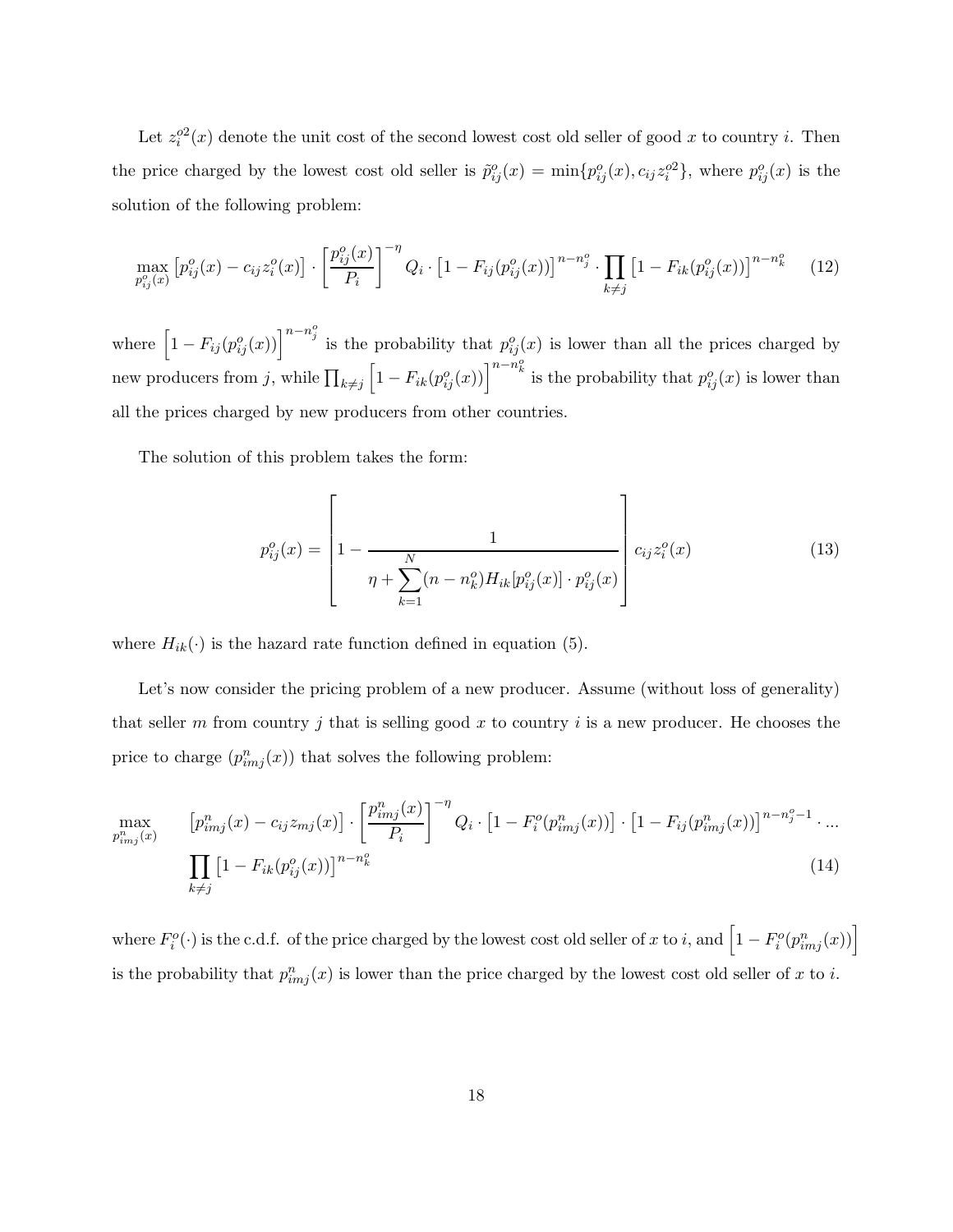The solution of this problem takes the form:

$$
p_{imj}^{n}(x) = \left[1 - \frac{1}{\eta + \left[H_{i}^{o}[p_{imj}^{n}(x)] + (n - n_{j}^{o} - 1)H_{ij}[p_{imj}^{n}(x)] + \sum_{k \neq j} (n - n_{k}^{o})H_{ik}[p_{imj}^{n}(x)]\right] \cdot p_{imj}^{n}(x)}\right]c_{ij}z_{mj}(x)
$$
\n(15)

where  $H_i^o(\cdot)$  is the analogous hazard rate constructed using the c.d.f. of the price charged by the best old seller of  $x$  to  $i$ .

### 3.1 Information and Pass-through

I proceed now to argue that the pricing functions of informed and uninformed producers (equations (13) and (15), respectively) exhibit systematically different pass-through rates.

Theorem 2. *If the two lowest cost old sellers of a good to a destination country are from the same origin country, the prices charged by new, uninformed producers exhibit lower pass-through rates than the prices charged by old, informed producers.*

Proof: If the optimal pricing strategy of the old producer is limit pricing, his pricing rule exhibits 100% pass-through, hence higher pass-through than the one of the new producer.

If the optimal pricing strategy of the old producer is the one described in equation (13), we need to compare the elasticities of demand of a new and of an old producer. As shown above, pass-through is lower the more responsive is the elasticity of demand to price changes. The lowest cost old producer of good  $x$  in country  $i$  has elasticity of demand given by:

$$
\varepsilon_i^o = \eta + \sum_{k=1}^N (n - n_k^o) H_{ik}(p) \cdot p,\tag{16}
$$

while a new producer of good x from country j selling in country  $i$  has elasticity of demand given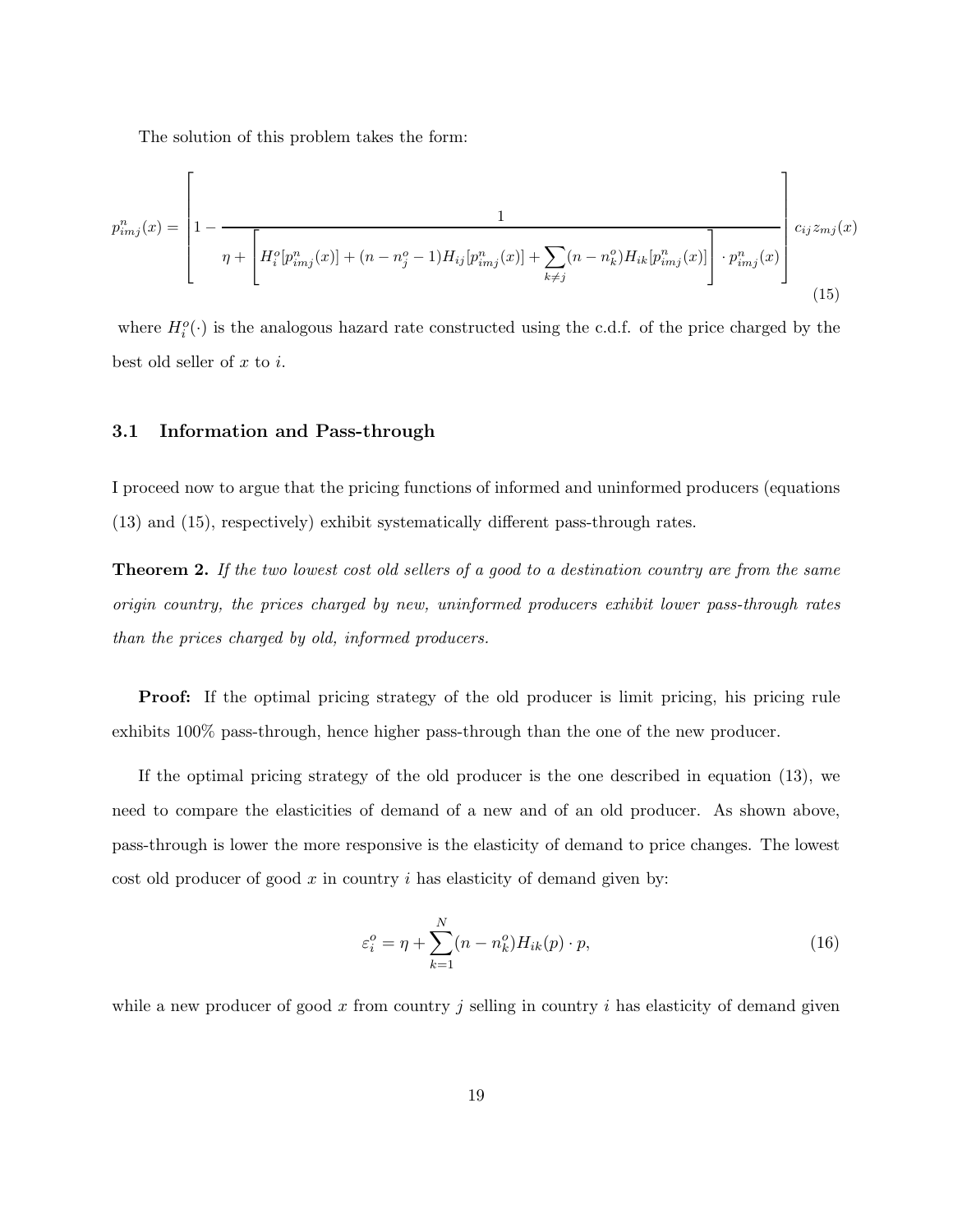by:

$$
\varepsilon_{imj}^{n} = \eta + \left[ H_i^o(p) + (n - n_j^o - 1)H_{ij}(p) + \sum_{k \neq j} (n - n_k^o)H_{ik}(p) \right] \cdot p. \tag{17}
$$

These two elasticities only differ in terms of one of the hazard rates, so we can re-write them as:

$$
\varepsilon_i^o = \Theta + H_{ij}(p) \cdot p \tag{18}
$$

$$
\varepsilon_{imj}^{n} = \Theta + H_i^o(p) \cdot p \tag{19}
$$

where  $\Theta \equiv \eta + \left[ \sum_{k \neq j} (n - n_k^o) H_{ik}(p) + (n - n_j^o - 1) H_{ij}(p) \right] \cdot p$ .

For continuous distributions defined over a positive support, the hazard rate of the minimum of those distributions is given by the sum of the distributions' hazard rates:  $H_i^o(p) = \sum_{k=1}^{N} [H_{ik}(p)]^{n_k^o}$ . As a result:

$$
\frac{\partial \varepsilon_i^o}{\partial p} = \frac{\partial H_{ij}(p)}{\partial p} \cdot p + H_{ij}(p) \tag{20}
$$

$$
\frac{\partial \varepsilon_{imj}^n}{\partial p} = \sum_{k=1}^N n_k^o \left[ H_{ik}(p) \right]^{n_k^o - 1} \cdot \frac{\partial H_{ij}(p)}{\partial p} \cdot p + \sum_{k=1}^N \left[ H_{ik}(p) \right]^{n_k^o} \tag{21}
$$

hence  $\frac{\partial \varepsilon_i^o}{\partial p} < \frac{\partial \varepsilon_{imj}^n}{\partial p}$ . *(q.e.d.)* 

It makes sense intuitively that the elasticity of demand of a new producer is more responsive to price changes than the elasticity of demand of an old producer: given that the old producer is the lowest cost producer among the old ones, it is more likely that a buyer switches to the old producer after a price change from a new producer than a buyer switching to a new producer after a price change from the old producer.

To summarize, prices charged by new, uninformed producers should exhibit lower pass-through than prices charged by old, informed producers. To my knowledge this prediction is novel of this framework, and I show in the next section that it finds broad support in the data. Notice also that this prediction contrasts with the implications of alternative frameworks with endogenous entry.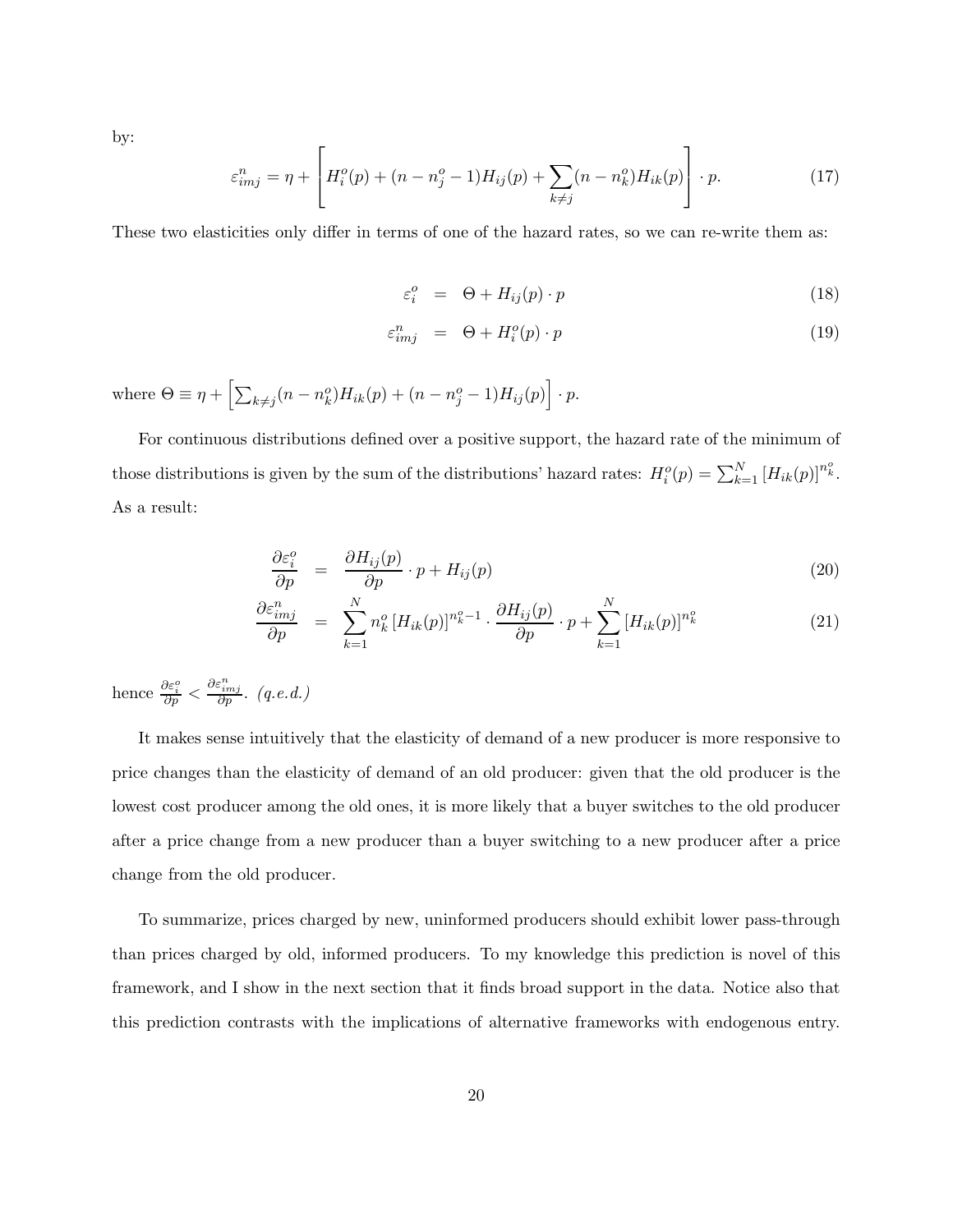In those models, new entrants are typically small firms compared to the average incumbents, and since prices are linear affine functions of marginal costs, pass-through is decreasing in firm size so new entrants should exhibit higher pass-through than incumbents because of their smaller size. In my model instead, new entrants exhibit lower pass-through than incumbents controlling for firm size.

# 4 Empirical Evidence: Exchange Rate Pass-Through in the Cars Industry

In this section I use data from the European car industry to test the two predictions of the model that I illustrated in the previous sections. First, pass-through is a U-shaped function of firm-level productivity, which I proxy using market share. Second, new entrants in a market, likely operating under incomplete information, exhibit lower pass-through rates than experienced producers who have been selling in the market for a while.

### 4.1 Data

I use a panel data set of car prices assembled by Pinelopi Goldberg and Frank Verboven.<sup>21</sup> I argue that the car industry is a good laboratory to test the predictions of my model. The small number of competitors in the car industry makes imperfect competition and strategic complementarity in pricing very plausible assumptions.

The data set contains detailed product-level information for car sales in 5 European markets (Belgium, France, Germany, Italy and the UK) over the period 1970-2000, before the introduction of the euro. For each product, or car model, the data record both the selling price and the quantity sold in each destination market and a list of car characteristics, which allow me to disentangle price changes that are not due to quality changes. Moreover, the data include information on both

 $^{21}$ For a more detailed description of the data, see Goldberg and Verboven (2001, 2005).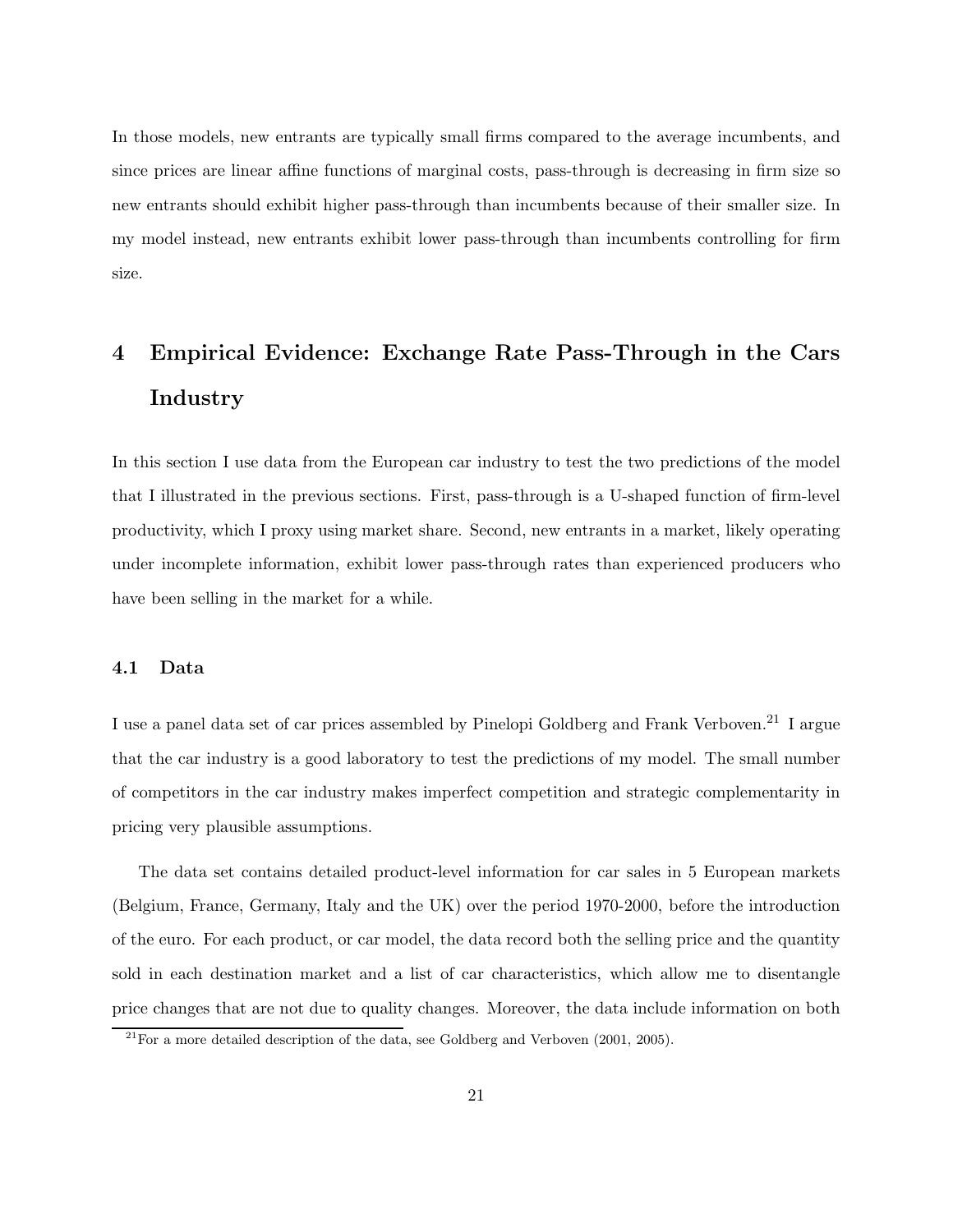the country of incorporation of the producing firm and the country where the car was effectively produced. I define the origin country as the country where production effectively took place (independently on the country of incorporation of the firm). This is the relevant definition to consider shocks to the exchange rates as shocks that actually distort the relative cost of production between two countries. Based on this definition, there are 14 origin countries: the 5 destination markets plus Spain, Netherlands, Sweden, Japan, Korea, Czech Republic, Yugoslavia, Poland, and Hungary. I concentrate the attention on prices of imported cars in the five destination markets, keeping track of the origin and destination countries of each sale.

In the model, each firm only produces one good, and is identified with it. In the cars industry, however, most firms sell more than one product, so I need to take a stand on what is the relevant level of observation. Anecdotal evidence seems to suggest that a firm may be more or less competitive in a foreign market for some products with respect to others.<sup>22</sup> For this reason, I identify a firm in the model with a firm-product pair in the data, and run the regressions at the product level.<sup>23,24</sup>

In order to test the first prediction, on the relationship between exchange rate pass-through and firm-level productivity, I use market share in the destination market as a proxy for productivity.<sup>25</sup> In order to test the second prediction, on the relationship between exchange rate pass-through and the extent of information about competitors, I augmented the existing dataset with additional variables that keep track of the time when a product is first introduced in a market. More precisely, I define a dummy variable  $D_{idt}^n$  that takes value one if firm-product pair i is operating under incomplete information in a destination market  $d$  in year  $t$ . I assume that information is incomplete if product i has been sold in market d for at most n years (where  $n = 1, 2, 3$  in the empirical analysis that follows). The variable  $D_{idt}^n$  is the empirical counterpart to the partition of producers into informed

 $^{22}\rm{See}$  The Economist (2008)'s survey on cars in the emerging markets.

<sup>&</sup>lt;sup>23</sup>The dataset allows to identify car models that have changed name over time but retained more or less constant characteristics. I treat different denominations of the same model over the years as the same product in the analysis.

 $^{24}$ Berman et al. (2012) also run pass-through regressions using firm-product pairs. Chatterjee et al. (2013) extend the framework in Berman et al. (2012) to consider multiproduct firms, and study within-firm, across-products price adjustments following exchange rate appreciations.

<sup>&</sup>lt;sup>25</sup>The results are robust to using quantity sold as a measure of size. With measures of employment and cost of intermediates, one could construct measures of firm productivity such as output per worker or value added per worker. Unfortunately, the dataset does not include this information.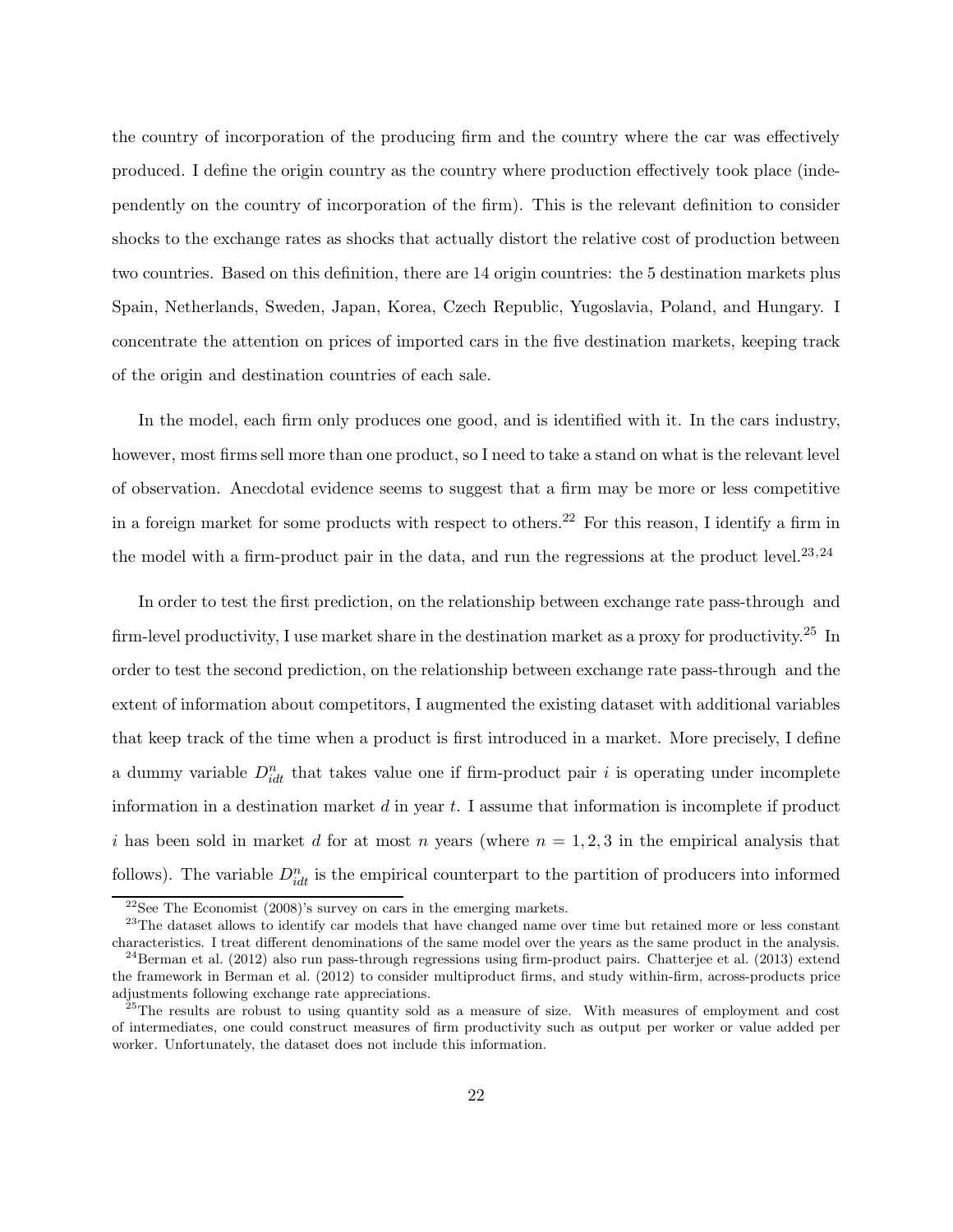and uninformed in the model. Appendix B provides details about the construction of the variable proxying for incomplete information.

### 4.2 Exchange Rate Pass-through and Firm Size: Specification and Results

To test for the shape of the relationship between firm-level exchange rate pass-through and firm size, I run the following reduced-form pass-through regression:

$$
ln(p_{icdt}) = \alpha + \beta_1 ln(q_{icdt}) + \beta_2 ln(gdp_{dt}) + \gamma_0 ln(e_{cdt}) + \gamma_1 ln(q_{icdt}) \times ln(e_{cdt}) + ... \tag{22}
$$

$$
\dots + \gamma_2 [ln(q_{icdt})]^2 \times ln(e_{cdt}) + \delta_t + \delta_{cd} + \delta_{firm} + \delta_i + \delta_{char} + \varepsilon_{icdt}.
$$

 $p_{icdt}$  denotes the price of product i produced in country c and sold in country d in year t and in local currency (importer's currency),  $q_{icdt}$  is the market share in country d of the same product,  $e_{cdt}$  is the exchange rate (importer's currency d per unit of exporter's currency c) in year t,  $gdp_{dt}$ is the GDP per capita of the destination country in year t (import demand shifter),  $\delta_t$  are year fixed effects (to interpret the results as a pure within estimation),  $\delta_{cd}$  are country-pair fixed effects,  $\delta_{firm}$  are firm fixed effects,  $\delta_i$  are product fixed effects, and  $\delta_{char}$  are fixed effects related to car characteristics.<sup>26</sup>  $\varepsilon_{icdt}$  is an orthogonal error term. The role of the fixed effects in the regressions is to control as much as possible for supply-side determinants of prices, so that the estimation of equation (22) can be interpreted as the estimation of a demand function.

Regression (22) delivers the following empirical counterpart to the pass-through function generated by the model:

$$
\frac{\partial \ln(p_{icdt})}{\partial \ln(e_{cdt})} = \hat{\gamma}_0 + \hat{\gamma}_1 \ln(q_{icdt}) + \hat{\gamma}_2 [\ln(q_{icdt})]^2,\tag{23}
$$

where the inclusion of a linear and a quadratic interaction term is meant to capture the nonlinearities

 $26$ I use car class (or segment) as the characteristic defining these fixed effects. In the data, cars are grouped in five classes: subcompact, compact, standard, intermediate, and luxury. Previous studies (most notably Feenstra et al. 1996) treated cars as a homogeneous product category. The presence of car characteristics in the dataset I use allows me to compare cars that belong to the same market segment. Moreover, controlling for car characteristics ensures that changes in prices of individual products do not reflect changes in product quality.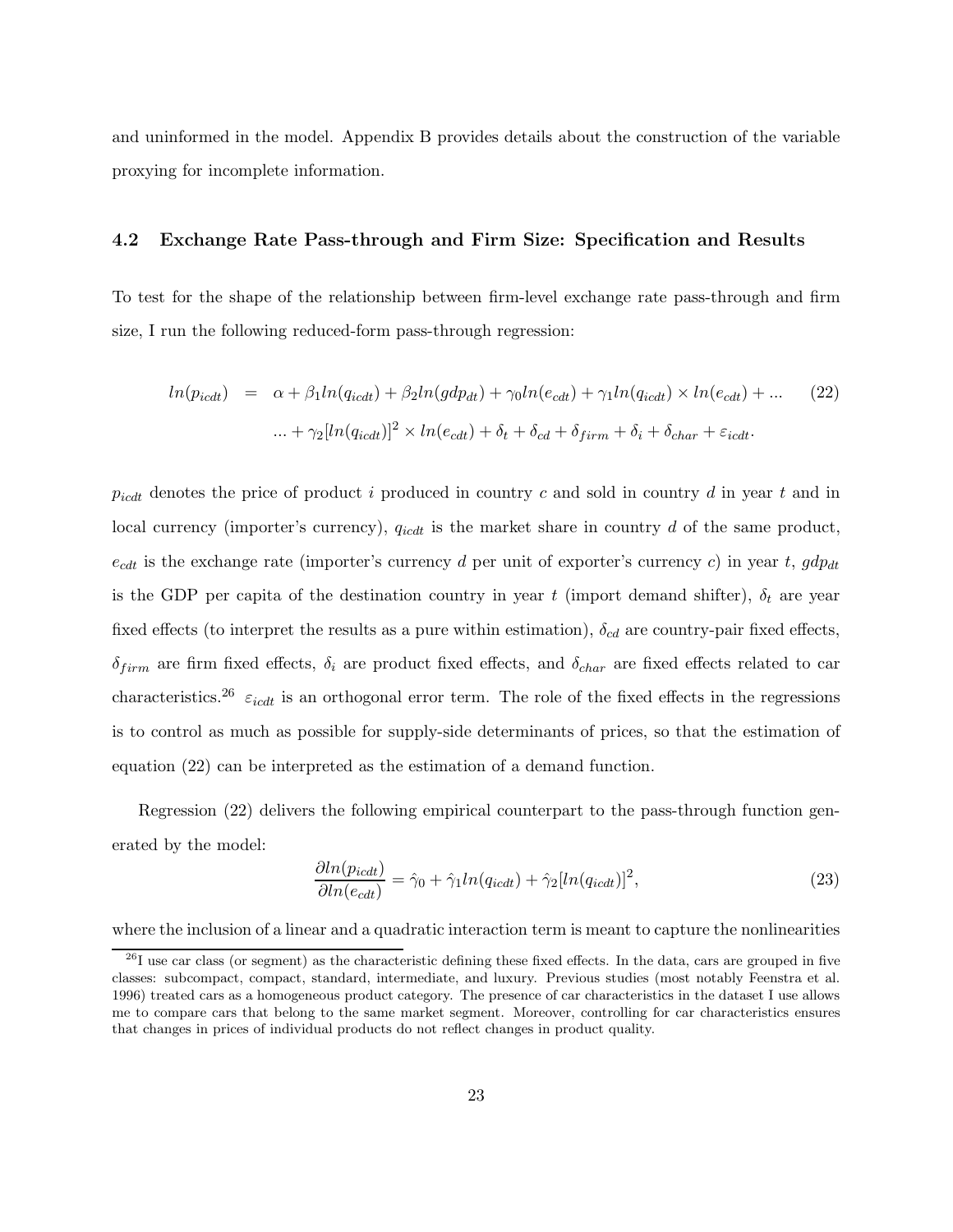|                                                | $\rm(I)$                 | $(\mathrm{II})$          | (III)                    | (IV)                     |
|------------------------------------------------|--------------------------|--------------------------|--------------------------|--------------------------|
| Log-market share                               | $-.049$<br>$(.003)$ ***  | $-.056$<br>$(.004)$ ***  | $-.019$<br>$(.002)$ ***  | $-.010$<br>$(.002)$ ***  |
| Log-GDP per capita                             | $-1.060$<br>$(.027)$ *** | $-1.068$<br>$(.027)$ *** | $-1.013$<br>$(.013)$ *** | $-1.008$<br>$(.009)$ *** |
| Log-exchange rate                              | .051<br>$(.010)$ ***     | .109<br>$(.021)$ ***     | .067<br>$(.010)$ ***     | .106<br>$(.008)$ ***     |
| Interaction market share-exchange rate         |                          | .025<br>$(.006)$ ***     | .0006<br>(.003)          | .011<br>$(.002)$ ***     |
| Interaction market share squared-exchange rate |                          | .002<br>$(.0005)$ ***    | .0002<br>(.0003)         | .0009<br>$(.0002)$ ***   |
| Firm and car class fixed effects               | N <sub>0</sub>           | N <sub>0</sub>           | Yes                      | N <sub>0</sub>           |
| Product fixed effects                          | N <sub>0</sub>           | N <sub>0</sub>           | N <sub>0</sub>           | Yes                      |
| $R^2$                                          | .981                     | .981                     | .996                     | .998                     |
| No. of obs                                     | 8978                     | 8978                     | 8978                     | 8978                     |

in the relationship between pass-through and size that the model predicts.

Table 1: Pass-through regressions with size-exchange rate interactions (standard errors in parentheses). All specifications include country-pair and year fixed effects.

Table 1 displays the results. Column I reports the results of the regression without interaction terms. The coefficient on size is negative, indicating that larger firms tend to charge lower prices, in line with the predictions of the model.<sup>27</sup> The coefficient on GDP per capita is negative, indicating that firms charge lower prices in richer, more productive countries. As expected, the pass-through coefficient  $\hat{\gamma}_0$  is positive and smaller than one. All three coefficients are significant at the 1% level.

Column II reports the results of the regression adding linear and quadratic interaction terms. The common coefficients are significant and similar in size to the previous specification. The estimates of  $\hat{\gamma}_1$  and  $\hat{\gamma}_2$  are positive and significant at the 1% level, consistent with the prediction of the model that pass-through is a U-shaped function of firm productivity (market share in the destination market). Berman et al. (2012) estimate a pass-through coefficient  $\hat{\gamma}^0$  that is comparable in size to the one reported in Table 1, ranging between  $5\%$  and  $13\%$  across specifications.<sup>28</sup> To have

 $27$ The results are robust to the use of lagged market share as a measure of size.

 $^{28}$ The regression specification in Berman et al. (2012) is slightly different compared to the one in Table 1, in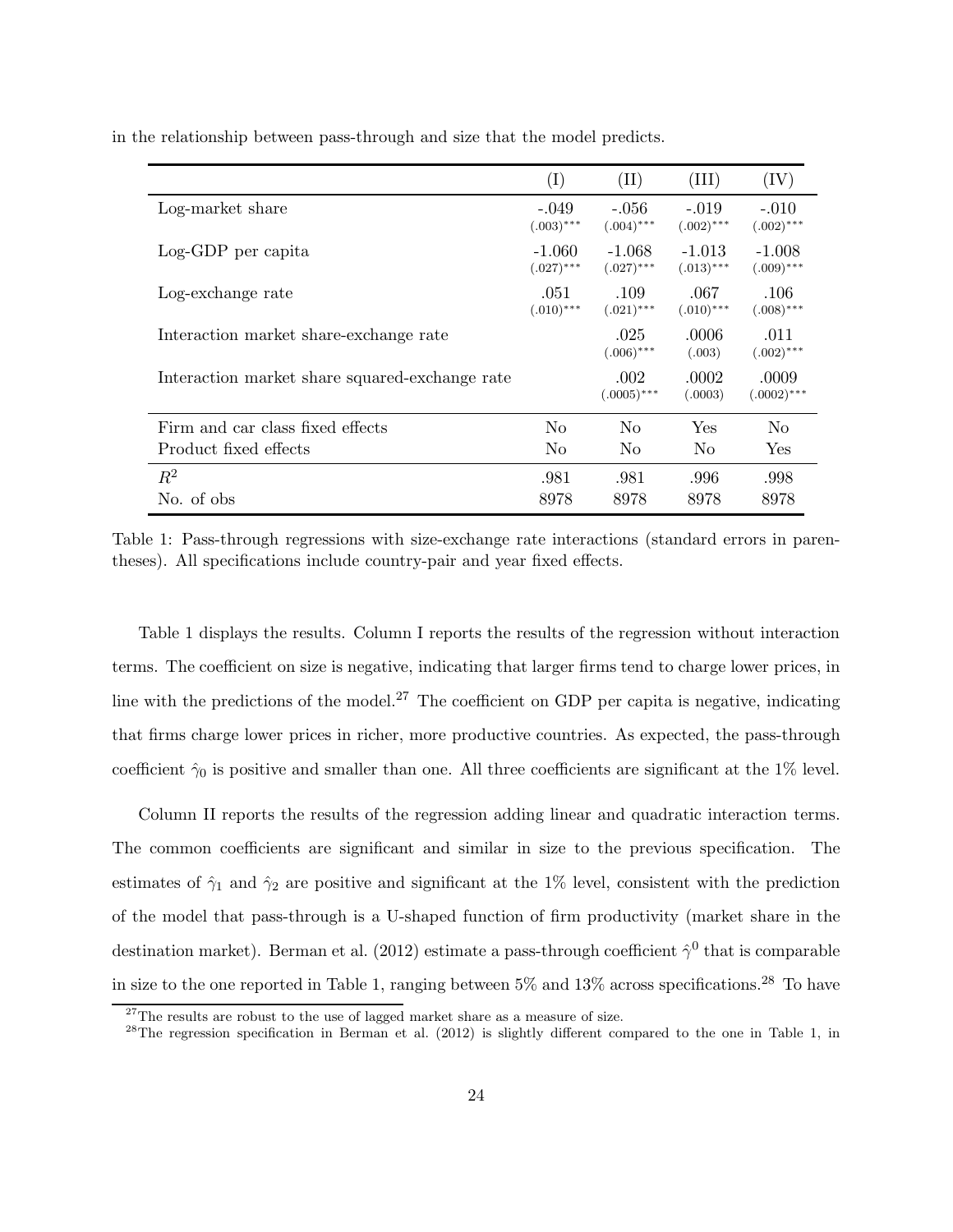a sense of the economic magnitude of the interaction terms, or of the differences in pass-through rates for firms with different market shares, the results in Table 1, together with the empirical distribution of market shares, suggest that doubling the market share of a firm at the bottom (top) of the market share distribution implies a decrease in the pass-through rate of 1.3% (an increase in the pass-through rate of 1.9%). These numbers reveal that the relationship between firm size and pass-through rate is very robust but implies small quantitative differences in pass-through rates across firms.

Column III shows the results of the same regression adding car class and firm fixed effects, to control for the effects of car characteristics on prices. The signs of all the coefficients are preserved, but the interaction terms lose significance. Column IV shows the results of the same regression without firm and car class fixed effects but with product fixed effects. The signs of the coefficients are unchanged with respect to the previous specifications, and the linear and quadratic interaction terms are significant at the  $1\%$  level.<sup>29</sup> The results of these different specifications strongly support the prediction of the model about the U-shape of the firm-level pass-through function.

### 4.3 Exchange Rate Pass-through and Information: Specification and Results

To test for the relationship between producer-level exchange rate pass-through and the extent of information about competition in the destination market, I run the following regression:

$$
ln(p_{icdt}) = \alpha + \beta_1 ln(q_{icdt}) + \beta_2 ln(gdp_{dt}) + \beta_3 D_{idt}^n + \beta_4 D_{fdt}^p + ... \qquad (24)
$$

that they use unit values as dependent variable and estimated firm-level TFP as regressor, whereas I use productlevel prices as a dependent variable and product-level market share as a regressor. The interaction terms exchange rate× $TFP$  range between 0.02 and 0.05, a relatively small magnitude like in Table 1. It has to be said that the relationship between pass-through and firm size that Berman et al. (2012) unveil is different from the one I find in the data. In their data, pass-through is decreasing in firm-level productivity, so that larger and more productive firms exhibit lower pass-through than smaller, least productive firms. Besides this difference, however, the simple passthrough rates that the Goldberg and Verboven (2001) dataset delivers are comparable to the ones in the data used by Berman et al. (2012). Auer and Schoenle (2015) also study the empirical relationship between pass-through and market share at the firm-level. They also find evidence supporting the existence of a U-shaped relationship linking pass-through and market share, and my quantitative results are broadly comparable to theirs.

 $^{29}$ An even more restrictive specification of regression  $(22)$  would include product-year fixed effects. Unfortunately, the small number of data points in some of the groups that these fixed effects produce prevents me from running the regression under this specification.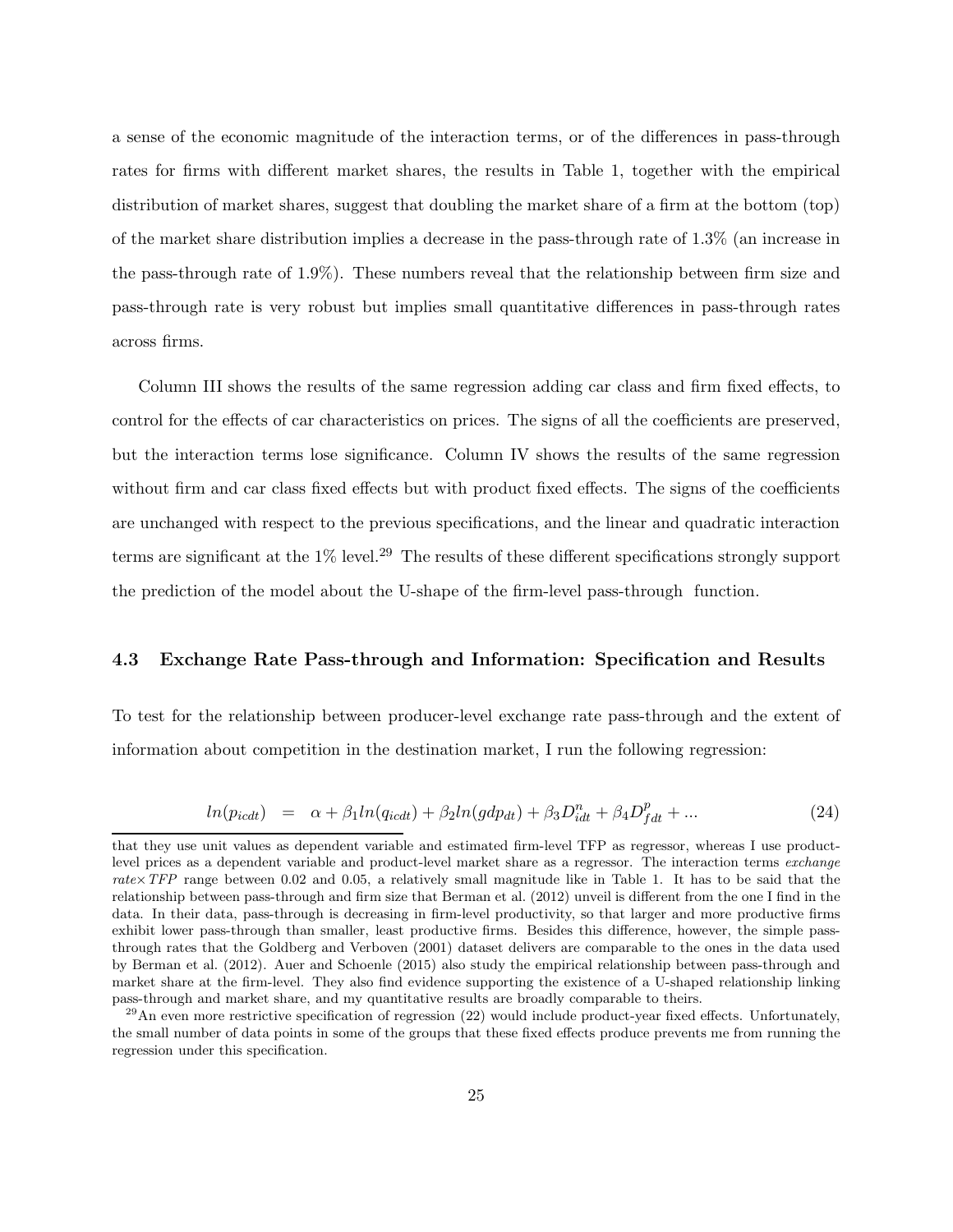$$
\begin{aligned} &\ldots + \gamma_0 ln(e_{cdt}) + \gamma_1 ln(e_{cdt}) \times D_{idt}^n + \gamma_2 ln(e_{cdt}) \times D_{fdt}^p + \ldots \\ &\ldots + \delta_t + \delta_{cd} + \varepsilon_{icdt}. \end{aligned}
$$

where  $D_{idt}^n = 1$  if product i has been sold in destination market d for less than n years.  $D_{idt}^n$  proxies for the presence of incomplete information about a firm's competitors: if a producer only recently started to sell product  $i$  in market  $d$ , it is reasonable to think that the amount of information he has about the competition is limited. Under the key assumption that the two lowest cost old producers of a good to a destination country are located in the same origin country, the model predicts that producers operating under incomplete information exhibit lower pass-through than producers operating under complete information, hence we expect  $\hat{\gamma}_1 < 0.30$ 

One could also think that the relevant competition to consider when entering a market is related to the type of product (here, car) sold. For example, if firm  $f$  was already selling cars in the same class as car product i, one could think that entering the market with a new product may be associated with less severe lack of information. The dummy variable  $D_{fdt}^p$ , which takes the value of 1 if firm f is already selling products in the same class as product i in market d, captures this effect. Hence we expect  $\hat{\gamma}_2 > 0$ .

Table 2 shows the results using  $D_{idt}^2$  as proxy for incomplete information: this is equivalent to say that firms have incomplete information about their competitors in the first two years in which they sell a new product in a market.<sup>31</sup>

The most basic effect of information on pass-through is reported in column I, where no other controls are included. As expected, the coefficient on the interaction between the incomplete information dummy and the exchange rate is negative and significant at the 1% level. Under this

 $30\text{As}$  previously mentioned, the Goldberg and Verboven (2001) data do not include information on producers' costs that could be used to estimate firm-level productivity and test whether the key assumption about the location of the lowest cost old producers holds in the data.

 $31$ I chose incomplete information to be relevant for  $n = 2$  years to take into account the fact that, for products introduced at the end of the year, the lack of information about competitors is likely to last more than a few months. For robustness, I run regression (24) also using  $D_{idt}^1$  and  $D_{idt}^3$  as proxies for incomplete information. The results are analogous to the ones reported.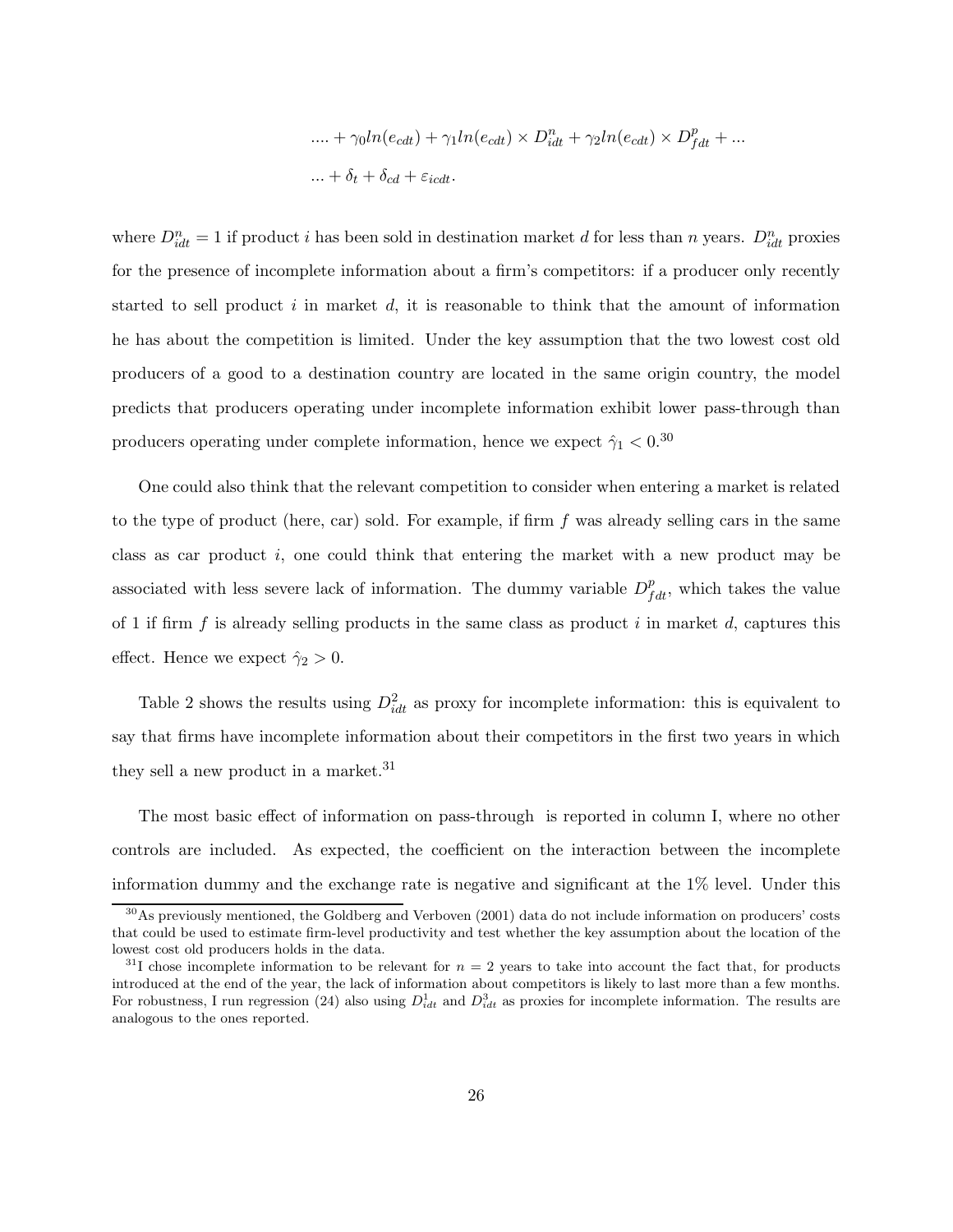|                                                   | (I)                     | (II)                    | (III)                   | (IV)                    | (V)                     | (VI)                    | (VII)                   |
|---------------------------------------------------|-------------------------|-------------------------|-------------------------|-------------------------|-------------------------|-------------------------|-------------------------|
| Log-market share                                  |                         | $-.079$<br>$(.020)$ *** | $-.094$<br>$(.020)$ *** | $-.074$<br>$(.007)$ *** | $-.060$<br>$(.005)$ *** | $-.067$<br>$(.008)$ *** | $-.071$<br>$(.005)$ *** |
| Log-GDP per capita                                |                         | .581<br>$(.141)$ ***    | .619<br>$(.139)$ ***    | .267<br>$(.051)$ ***    | $-.904$<br>$(.044)$ *** | .271<br>$(.051)$ ***    | $-.913$<br>$(.044)$ *** |
| Log-exchange rate                                 | .433<br>$(.006)$ ***    | .427<br>$(.007)$ ***    | .364<br>$(.009)$ ***    | .157<br>$(.019)$ ***    | .026<br>$(.012)$ **     | .313<br>$(.043)***$     | .140<br>$(.028)***$     |
| $D_{idt}^2$                                       | $-.273$<br>$(.061)$ *** | $-.361$<br>$(.062)***$  | $-.381$<br>$(.062)***$  | $-.407$<br>$(.020)$ *** | .054<br>$(.014)***$     | $-.401$<br>$(.019)$ *** | .053<br>$(.014)$ ***    |
| Interaction $D_{idt}^2$ -exchange rate            | $-.045$<br>$(.014)$ *** | $-.050$<br>$(.014)$ *** | $-.042$<br>$(.014)$ *** | $-.020$<br>$(.004)$ *** | .004<br>(.003)          | $-.017$<br>$(.004)$ *** | .003<br>(.003)          |
| $D_{fdt}^p$                                       |                         |                         | .128<br>$(.050)$ **     | $-.099$<br>$(.018)$ *** | $-.094$<br>$(.012)$ *** | $-.096$<br>$(.018)$ *** | $-.094$<br>$(.012)$ *** |
| Interaction $D_{fdt}^p$ -exchange rate            |                         |                         | .119<br>$(.011)$ ***    | .0008<br>(.004)         | .013<br>$(.003)$ ***    | .003<br>(.004)          | .013<br>$(.003)$ ***    |
| Interaction mkt share-exchange rate               |                         |                         |                         |                         |                         | .043<br>$(.013)***$     | .044<br>$(.008)$ ***    |
| Interaction mkt share <sup>2</sup> -exchange rate |                         |                         |                         |                         |                         | .003<br>$(.001)$ ***    | .004<br>$(.0007)$ ***   |
| Country-pair fixed effects                        | N <sub>o</sub>          | N <sub>o</sub>          | No                      | Yes                     | Yes                     | Yes                     | Yes                     |
| Year fixed effects                                | No                      | N <sub>o</sub>          | N <sub>o</sub>          | No                      | Yes                     | N <sub>o</sub>          | Yes                     |
| $R^2$                                             | .491                    | .486                    | .496                    | .952                    | .98                     | .952                    | .98                     |
| No. of obs                                        | 5899                    | 5533                    | 5533                    | 5533                    | 5533                    | 5533                    | 5533                    |

Table 2: Pass-through regressions with proxies for incomplete information and size-exchange rate interactions (standard errors in parentheses).

specification, the effect of incomplete information on pass-through is given by the difference between the two coefficients  $\hat{\gamma}_0 - \hat{\gamma}_1$ . Sellers of new products (operating under incomplete information) have an average pass-through rate of 38.8%, compared to the higher pass-through rate of sellers of established products (43.3%). Controlling for firm-product market share and GDP per capita in the destination market (column II) barely changes the result. In column III I add to the regression the dummy  $D_{fdt}^p$ , indicating that incomplete information is less severe if a firms enters a market where it is already selling similar products. As expected, the coefficient on the interaction term  $D_{fdt}^p$ exchange rate is positive, indicating that experience in selling similar products mitigates the effect of information incompleteness and increases pass-through. The effect of the incomplete information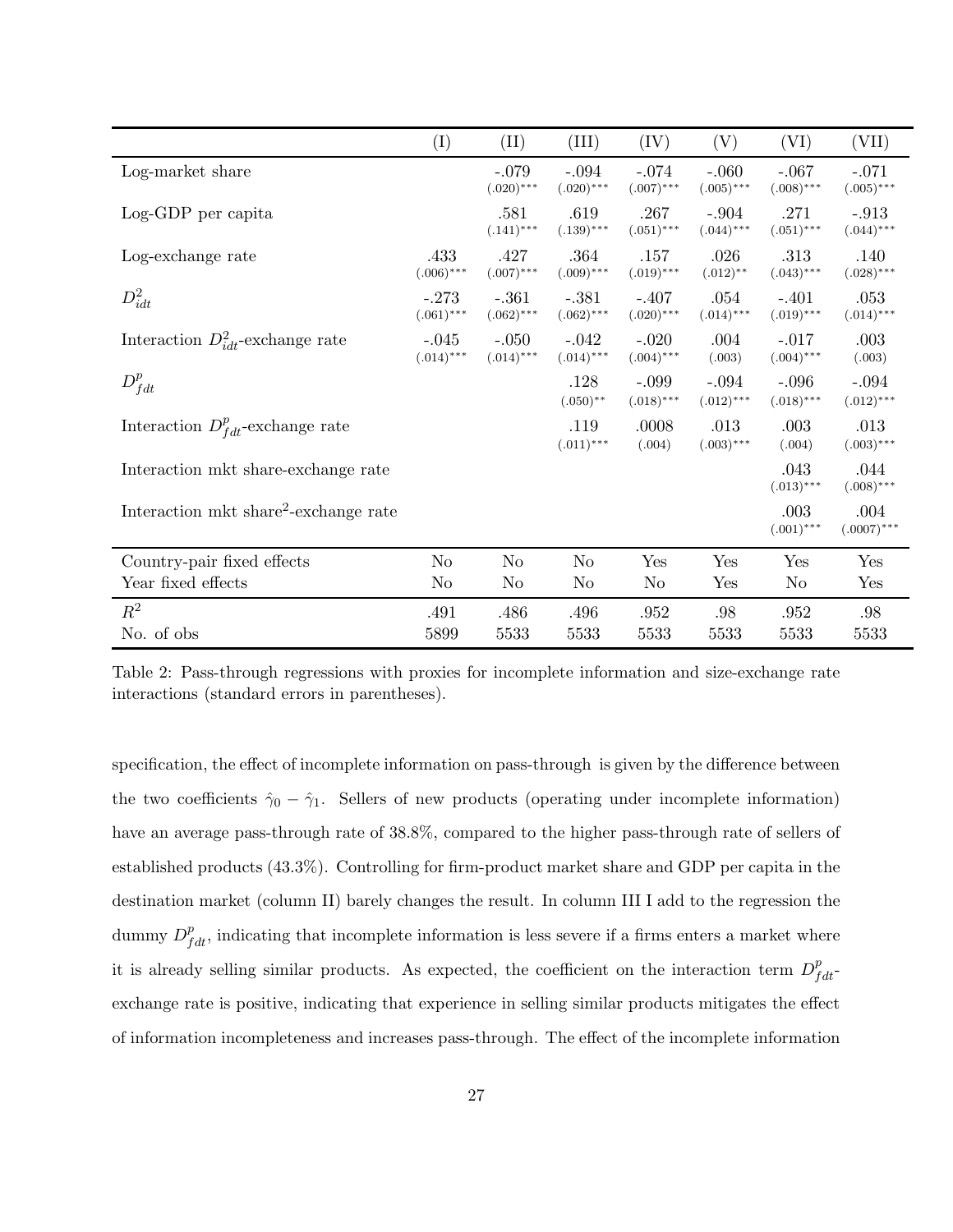dummy  $D_{idt}^2$  is quantitatively similar to the previous specifications, while the estimated coefficient  $\hat{\gamma}_2$  implies that sellers that were already selling products in the same car class as the new product exhibit a pass-through rate that is 0.12% higher than the one of entirely new sellers. Columns IV and V add country-pair and year fixed effects.<sup>32</sup>

Given that new entrants in a market are typically smaller in size than incumbents, one could worry that the coefficients in the dummies  $D_{idt}^2$ ,  $D_{fdt}^p$  are actually capturing differences in passthrough that are due to firm size rather than to the extent of information. Moreover, the model presented in this paper suggests that the effect of information on pass-through should hold controlling for firm size. With these considerations in mind, columns VI and VII of Table 2 report the results of jointly testing the two predictions of the model, on the dependence of pass-through on both market share and the extent of information. As the table shows, both results are robust to this more inclusive specification. The more restrictive sets of fixed effects reduce the impact of information on pass-through, but the coefficients remain sizeable: controlling for firm size, new producers operating under incomplete information exhibit a pass-through rate that is 1.7% lower than the one of experienced producers.

To conclude, the results displayed in Table 2 show that the relationship between market size, information and exchange rate pass-through that is predicted by the model finds support in the data.

### 5 Conclusions

I presented a simple Ricardian model of trade and international price-setting where firms are heterogeneous and the world market of each good has the characteristics of an international oligopoly with imperfect information. I have shown that  $-$  for a wide range of parameterizations  $-$  firms' strategic price setting endogenously generates residual demands with an elasticity that is increasing in the price charged, and hence incomplete pass-through of cost changes into prices.

 $32$ The results lose significance with the addition of more restrictive sets of fixed effects.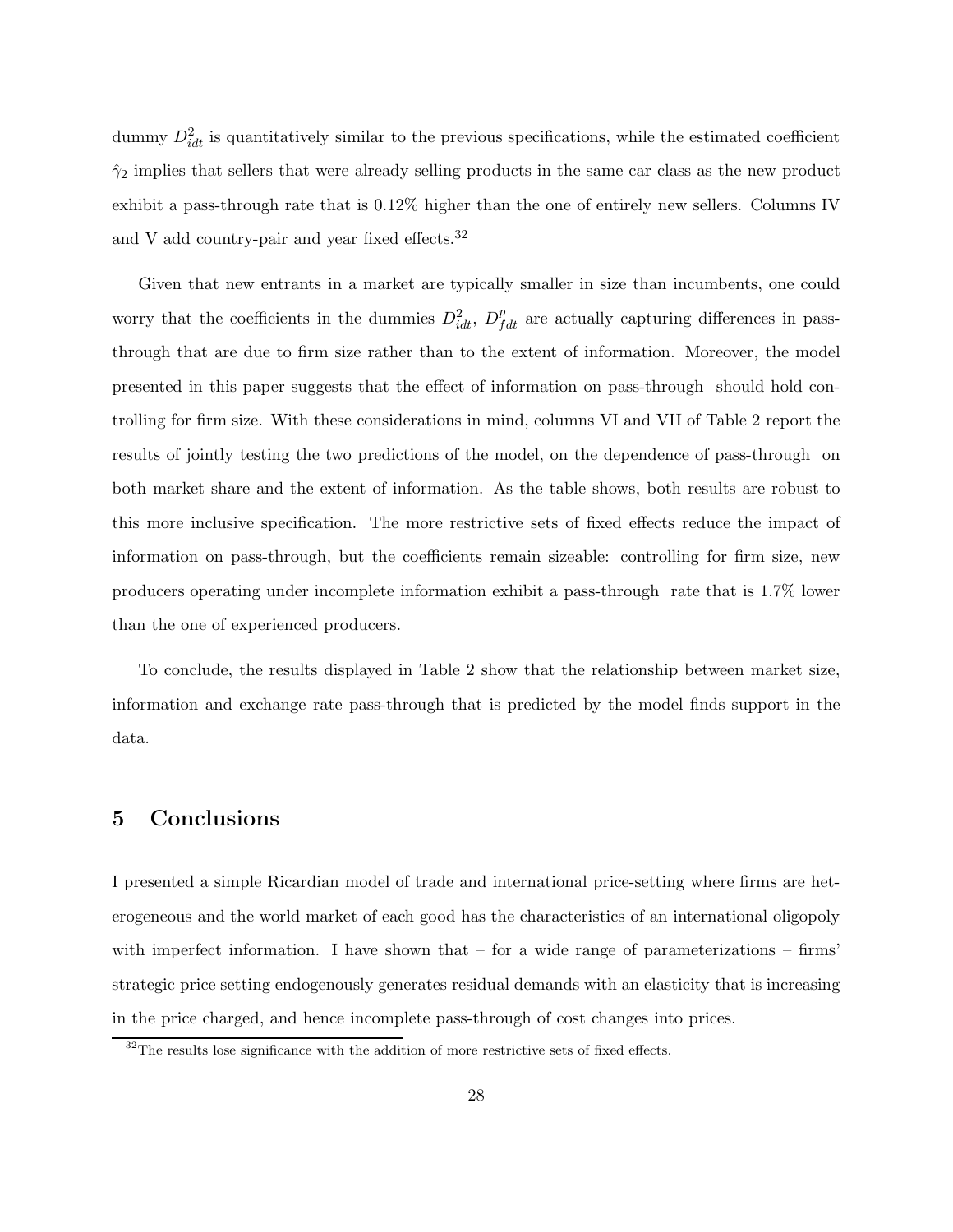In this framework, strategic behavior in price setting has two important implications. First, the extent of pass-through and pricing-to-market depends on a firm's relative productivity compared to its competitors. The model predicts a U-shaped relationship, where very unproductive and very productive firms pass-through a larger portion of an exchange rate appreciation into their export prices, while firms in the middle of the productivity distribution pass-through less. Second, producers operating under incomplete information, like new entrants in a market, tend to exhibit lower pass-through rates compared to experienced producers, operating under complete information about their competitors. This result holds under the assumption that the two lowest cost old producers of a good are located in the same country, and holds controlling for firm market share. I tested the predictions of the model using a panel data set of car prices in five European markets. The estimates broadly support both predictions of the theory.

I believe that this paper contributes to the literature on incomplete pass-through in two ways. First, the model deepens our understanding of the possible channels that drive this phenomenon, by providing a novel structural framework where trade flows and market shares are endogenous and depend on firms' strategic considerations in an environment with possible incomplete information. Second, by supporting the predictions of the structural model, the empirical analysis improves our understanding of the relationship between firm size, information, and pass-through.

Finally, it has to be noted that the one described here is clearly a dynamic game where firms interact over time, and over time learn about each other. An interesting avenue to pursue in this agenda would be to characterize how firms' prices evolve over time as firms learn about the costs of their competitors. In this setting, firms would learn about each other by observing the prices charged in the past: if a seller charged a low price in the past, other sellers may infer that he has a low unit cost, which affects their incentives when deciding the prices to charge. The setting in McAdams (2015), while different from the one in this paper under many angles, could be used to guide the analysis. Such an extension would be an innovation in both the theoretical pass-through literature and the dynamic auction literature, which I plan to pursue in another paper.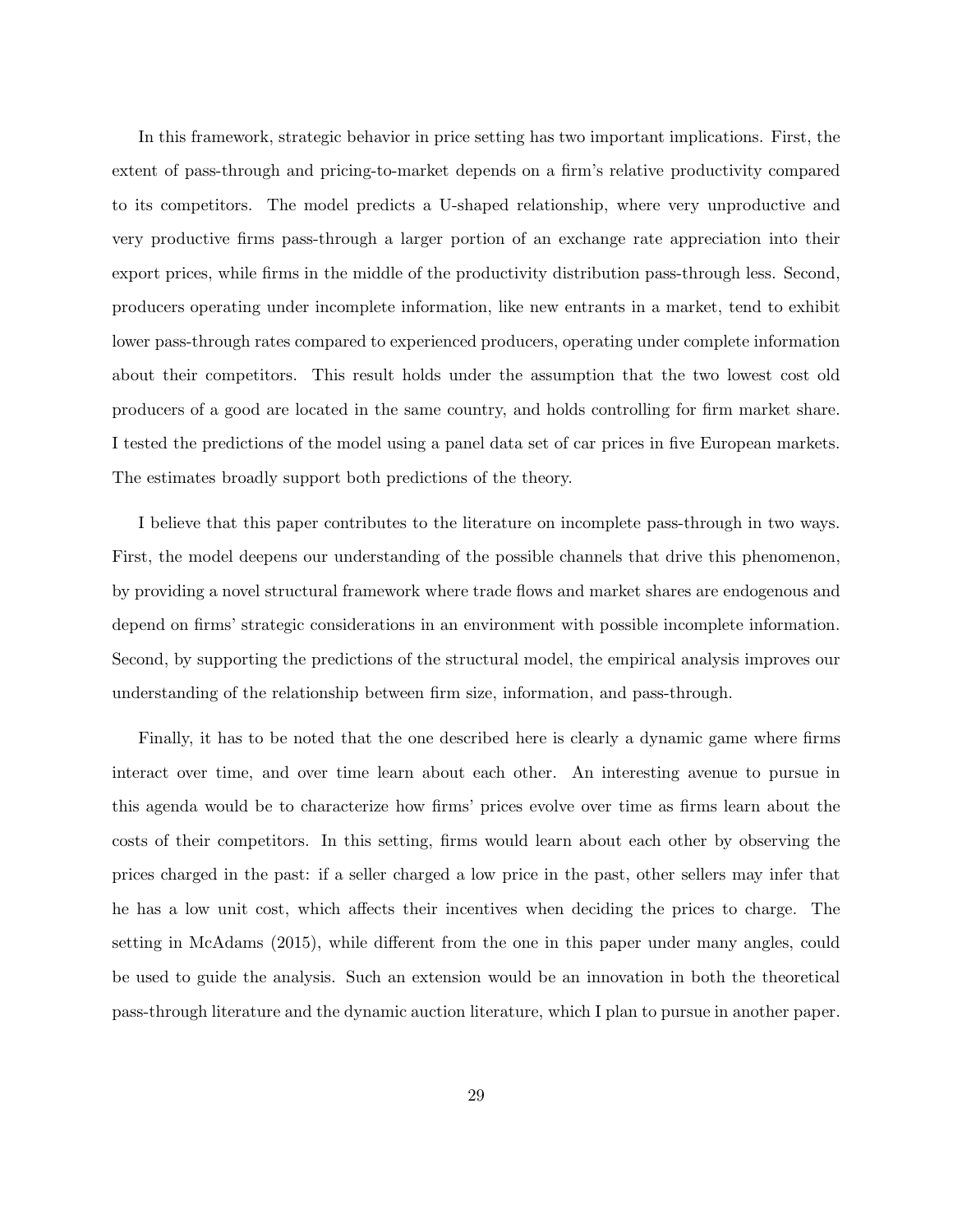# References

- Alessandria, G. (2004). International deviations from the law of one price: the role of search frictions and market share. *International Economic Review 45*(4), 1263–1291.
- Amiti, M., O. Itskhoki, and J. Konings (2014). Importers, exporters, and exchange rate disconnect. *The American Economic Review 104*(7), 1942–1978.
- Atkeson, A. and A. Burstein (2007). Pricing to market in a ricardian model of international trade. *The American Economic Review, Papers and Proceedings 97*(2), 362–367.
- Atkeson, A. and A. Burstein (2008). Pricing-to-market, trade costs, and international relative prices. *The American Economic Review 98*(5), 1998–2031.
- Auer, R. A. and R. Schoenle (2015). Market structure and exchange rate pass-through. *Journal of International Economics 98*, 60–77.
- Berman, N., P. Martin, and T. Mayer (2012). How do different exporters react to exchange rate changes? *Quarterly Journal of Economics 127*(1), 437–492.
- Bernard, A. B., J. Eaton, J. B. Jensen, and S. Kortum (2003). Plants and productivity in international trade. *The American Economic Review 93*(4), 1268–1290.
- Burstein, A., M. Eichenbaum, and S. Rebelo (2005). Large devaluations and the real exchange rate. *The Journal of Political Economy 113*, 742–784.
- Burstein, A. and G. Gopinath (2014). International prices and exchange rates. In *Handbook of International Economics, 4th ed.*, pp. 391–451. Elsevier.
- Burstein, A., J. Neves, and S. Rebelo (2003). Distribution costs and real exchange rate dynamics. *The Journal of Monetary Economics 50*, 1189–1214.
- Campa, J. M. and L. S. Goldberg (2006). Distribution margins, imported inputs, and the sensitivity of the cpi to exchange rates. NBER Working Paper 12121.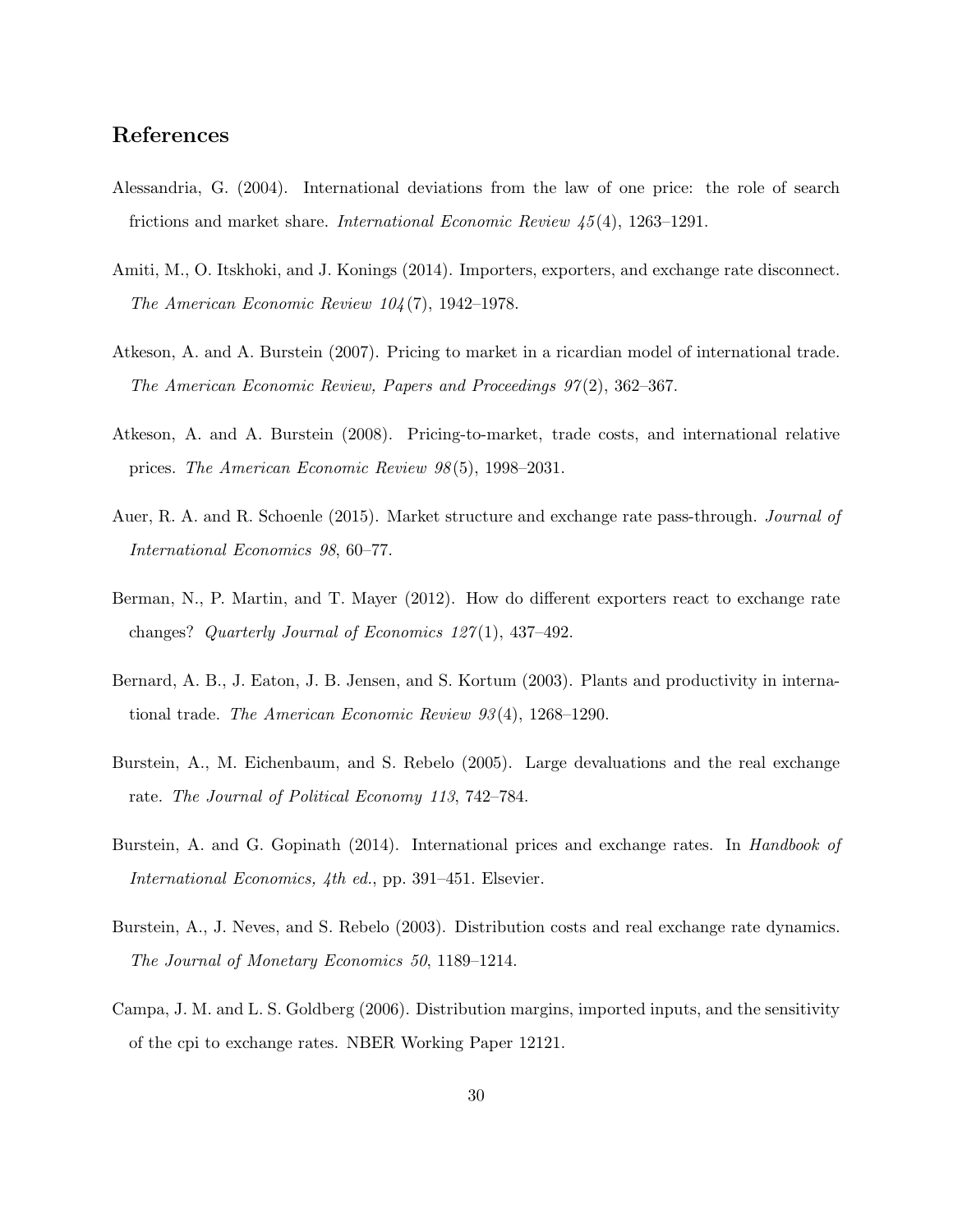- Chatterjee, A., R. Dix-Carneiro, and J. Vichyanond (2013). Multi-product firms and exchange rate fluctuations. *American Economic Journal: Economic Policy 5*(2), 77–110.
- Che, Y.-K. and J. Kim (2004). Asymmetric information about rivals' types in standard auctions. *Games and Economic Behavior 46*(2), 383–397.
- de Blas, B. and K. N. Russ (2015). Understanding markups in the open economy. *American Economic Journal: Macroeconomics 7*(2), 157–180.
- Dornbusch, R. (1987). Exchange rates and prices. *The American Economic Review 77*(1), 93–106.
- Dvir, E. (2012). Exchange rate pass-through at the wholesale level: A role for auctions. Mimeo, Boston College.
- Feenstra, R. C., J. E. Gagnon, and M. M. Knetter (1996). Market share and exchange rate passthrough in world automobile trade. *Journal of International Economics 40*, 187–207.
- Fisher, E. (1989). A model of exchange rate pass-through. *Journal of International Economics 26*, 119–137.
- Gal-or, E. (1986). Information transmission cournot and bertrand equilibria. *Review of Economic Studies 53*(1), 85–92.
- Garetto, S. (2013). Input sourcing and multinational production. *American Economic Journal: Macroeconomics 5*(2), 118–151.
- Goldberg, P. K. and F. Verboven (2001). The evolution of price dispersion in the european car market. *Review of Economic Studies 68*(4), 811–848.
- Goldberg, P. K. and F. Verboven (2005). Market integration and convergence to the law of one price: Evidence from the european car market. *Journal of International Economics 65*(1), 49–73.
- Gopinath, G. and R. Rigobon (2008). Sticky borders. *Quarterly Journal of Economics 123*(2), 531–576.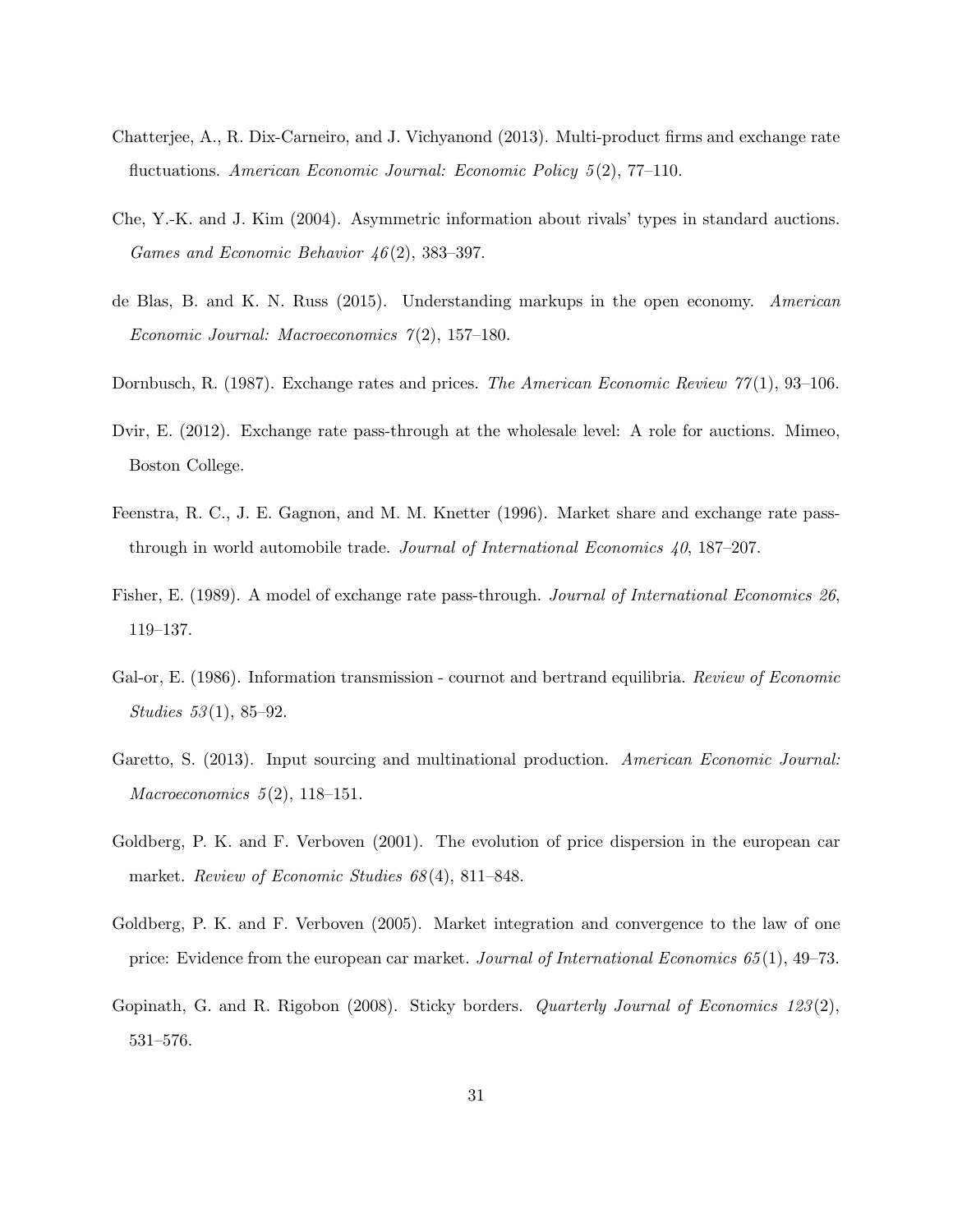- Gust, C., S. Leduc, , and R. J. Vigfusson (2010). Trade integration, competition, and the decline in exchange rate pass-through. *Journal of Monetary Economics 57*(3), 309–324.
- McAdams, D. (2015). On the benefits of dynamic bidding when participation is costly. *Journal of Economic Theory 157*, 959–972.
- McAfee, P. and J. McMillan (1987). Auctions and bidding. *Journal of Economic Literature 25*(2), 699–738.
- Melitz, M. J. and G. I. Ottaviano (2008). Market size, trade, and productivity. *Review of Economic Studies 75*, 295–316.
- Nakamura, E. and D. Zerom (2010). Accounting for incomplete pass-through. *Review of Economic Studies 77*(3), 1192–1230.
- The Economist (2008). Special report: Cars in emerging markets.
- Yang, J. (1997). Exchange rate pass-through in u.s. manufacturing industries. *Review of Economics and Statistics 79*(1), 95–104.

# Appendix

# A Proofs

### A.1 Incomplete Pass-Through in the Model with Incomplete Information

This section contains the proofs of Theorem 1 and Corollary 1.

**Theorem 1.** *The elasticity of demand*  $|\varepsilon_{imj}(x)|$  *is increasing in the price charged if the cost*  $distributions G_i(\cdot)$  *satisfy:* 

$$
g'_{i}(z) > -\frac{g_{i}(z)}{z} \left[ 1 + \frac{g_{i}(z)}{[1 - G_{i}(z)]} z \right] \quad \forall z, \ \forall i = 1,...N.
$$
 (A.1)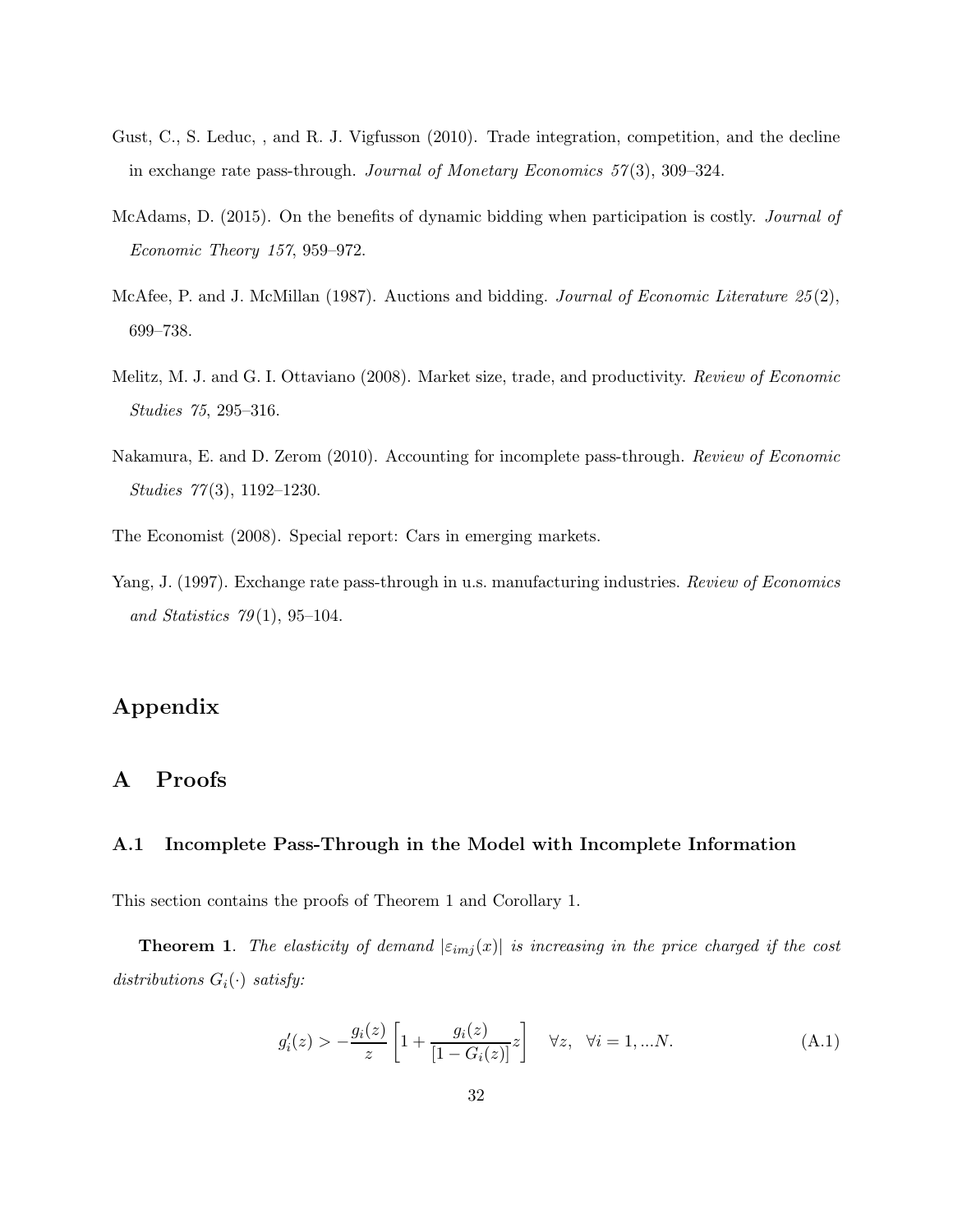**Proof:** I prove the theorem in the cleaner setting where there is only one producer of each good in each country. The proof is straightforward to extend to the case of  $n<sub>i</sub>$  producers in each country  $j$   $(j = 1, ...N)$ .

The proof proceeds in two steps. I first use an auxiliary, simplified model to derive condition (A.1), and then show that condition (A.1) is also the sufficient condition for the full model.

Let us consider an auxiliary model where the competitors of the supplier of good  $x$  from country j set prices equal to their marginal costs, while the supplier of good x from country j sets mark-up prices. Countries are identical under every characteristic, so wages are equalized and normalized to one. Goods are freely tradeable  $(t_{ij} = 1)$  and there is a one-to-one exchange rate. I prove that – for this auxiliary model – (A.1) is a sufficient condition for incomplete pass-through of changes of marginal costs into prices.

If all prices other than  $p_{ij}(x)$  are equal to marginal costs, the elasticity of demand that the supplier of good x in country j faces  $(|\varepsilon_{ij}(x)|)$  reduces to:

$$
|\varepsilon_{ij}| = \eta + \sum_{k \neq j} \frac{g_k(p_{ij}(x))}{[1 - G_k(p_{ij}(x))]^{p_{ij}(x)}.
$$
 (A.2)

Then condition (A.1) follows from differentiation of (A.2) with respect to  $p_{ij}(x)$ .

Condition (A.1) holds with equality when the cost distributions  $G_i(\cdot)$  are Pareto.<sup>33</sup> So to ensure that the elasticity of demand is increasing in the price charged we need that each density  $g_i(\cdot)$  exhibits a larger first derivative than a Pareto on its entire domain.

Now that I established the result for the auxiliary model, I move to consider the full model, where all firms charge mark-up prices, there may be also arbitrary wage differences and possibly non-zero trade costs. By differentiating (6) with respect to  $p_{ij}(x)$ , we obtain:

$$
f'_{ik}(p_{ij}(x)) > -\frac{f_{ik}(p_{ij}(x))}{p_{ij}(x)} \left[1 + \frac{f_{ik}(p_{ij}(x))}{[1 - F_{ik}(p_{ij}(x))]}\right] \quad \forall p_{ij}(x) \text{ and } \forall k = 1,...N. \tag{A.3}
$$
  

$$
\sqrt[33]{g(z)} = 1 - \left(\frac{z}{a}\right)^{-\theta} \text{ for } z \ge a, a > 0, \text{ and } \theta > 0.
$$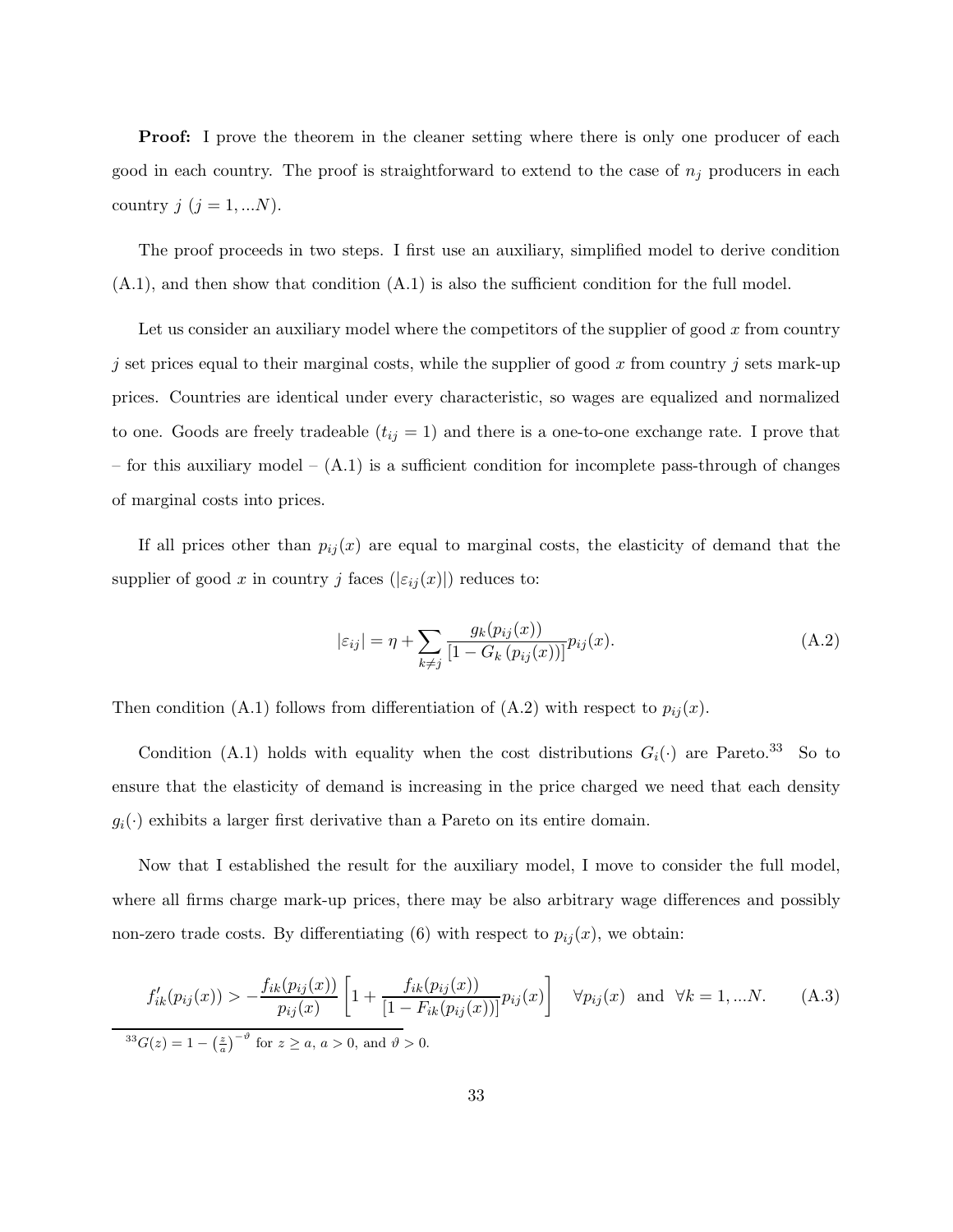When the cost distributions  $G_i(\cdot)$  are Pareto with shape parameter  $\vartheta$  and location parameter  $a_i$ , one can solve analytically for the optimal pricing rule, which in this case is linear in the marginal cost:

$$
p_{ij}(x) = \frac{\vartheta + \eta}{\vartheta + \eta - 1} c_{ij} z_j(x).
$$
 (A.4)

When unit costs are Pareto-distributed, optimal prices are also Pareto-distributed over the support  $[a_i\bar{m}c_{ij},\infty)$ , where  $\bar{m}$  is the constant mark-up in  $(A.4)$ :  $\bar{m} = \frac{\vartheta + \eta}{\vartheta + n}$  $\frac{v+\eta}{v+\eta-1}$ . Moreover, the elasticity of demand is constant  $(|\varepsilon_{ij}(x)| = \eta + \vartheta)$  and condition (A.3) holds with equality. Hence also for the full model the Pareto distribution is the cutoff separating the set of distributions implying incomplete pass-through from the others. Conditions (A.1) and (A.3) are characterized by the same cutoff, hence  $(A.1)$  is sufficient to characterize the set of distributions implying incomplete pass-through also for the full model. (*q.e.d*)

Corollary 1. *If the survival functions*  $[1 - G_i(z)]$  *are log-concave*  $\forall z$  *and*  $\forall i = 1...N$ *, then condition (A.1) holds and the elasticity of demand is increasing in the price charged.*

**Proof:** The survival function  $[1 - G_i(\cdot)]$  is log-concave if and only if the following inequality holds:

$$
g_i'(z) > -\frac{g_i(z)^2}{[1 - G_i(z)]} \quad \forall z
$$

which implies that inequality (A.1) also holds. (*q.e.d.*)

### A.2 Pass-Through and Information Revisited

In this Appendix, I characterize the relationship between pass-through and information under the alternative assumption that the two lowest cost old sellers of a good to a country are located in different countries.

Recall that the pricing rule of an old, informed producer is given by:  $\tilde{p}_{ij}^o(x) = \min\{p_{ij}^o(x), c_{ij}z_i^{o2}\},\$ where  $p_{ij}^o(x)$  is the solution of the incomplete information game with the new producers (equation (13)), while the pricing rule of a new, uninformed producer is given by equation (15).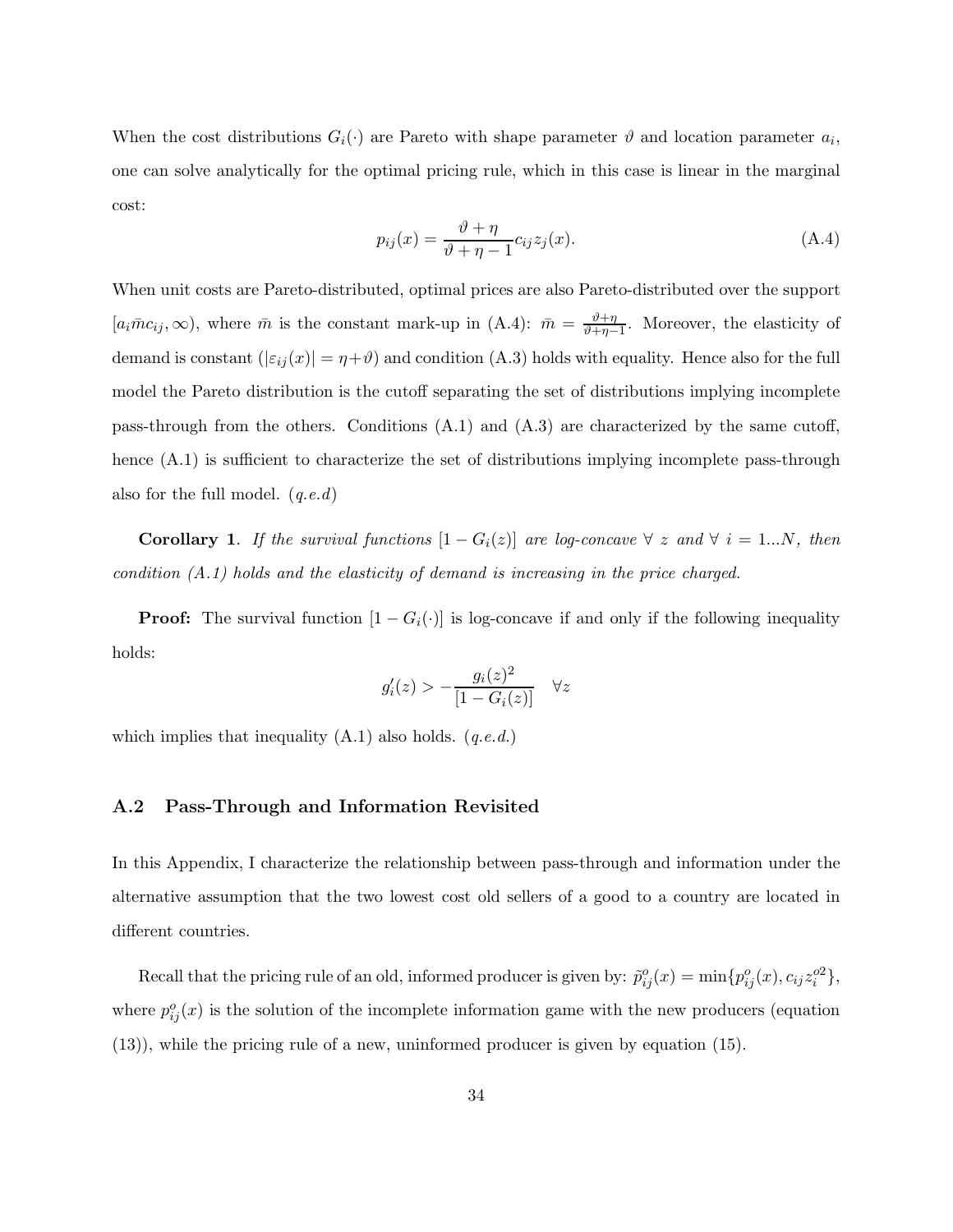In this scenario, the pricing rule of an old producer exhibits zero pass-through under limit pricing, and incomplete pass-through in the other case. As a result, if the lowest cost old producer applies limit pricing, the prices charged by new producers exhibit higher pass-through than the prices charged by old producers. Conversely, if both parties apply the pricing rules result of the incomplete information game, Theorem 2 applies and the prices charged by new producers exhibit lower pass-through than the prices charged by old producers.

### B On the Construction of the Incomplete Information Dummy

The dataset covers the years 1970-1999. During this time, old products continue to be sold, new products are introduced, and old products are replaced with new versions. To keep these possibilities into account, the construction of the incomplete information dummy  $D_{idt}^n$  follows the steps described below.

- 1. In the original dataset there are two variables that describe products: *co* identifies a product code, while *zcode* identifies as one product different versions of the same product that are replacements of one another. I believe that replacing an old version of a car model does not entail incomplete information, as the set of competitors is essentially the same. For this reason, I define car products using the variable *zcode* and do not consider a replacement as the introduction of a new product.
- 2. For products that are introduced before 1970, the dataset may not include information for the years in which they were first introduced in each destination market. To identify these products, for each *zcode*, I searched when the first version of the product was launched in its home market and added this information to the dataset. If the year of launch is at or after 1970, the dataset contains enough information to define the incomplete information dummy for the product, as described below. In the baseline regressions I drop those observations for which the year of launch is before 1970. For robustness, I also run the regressions leaving